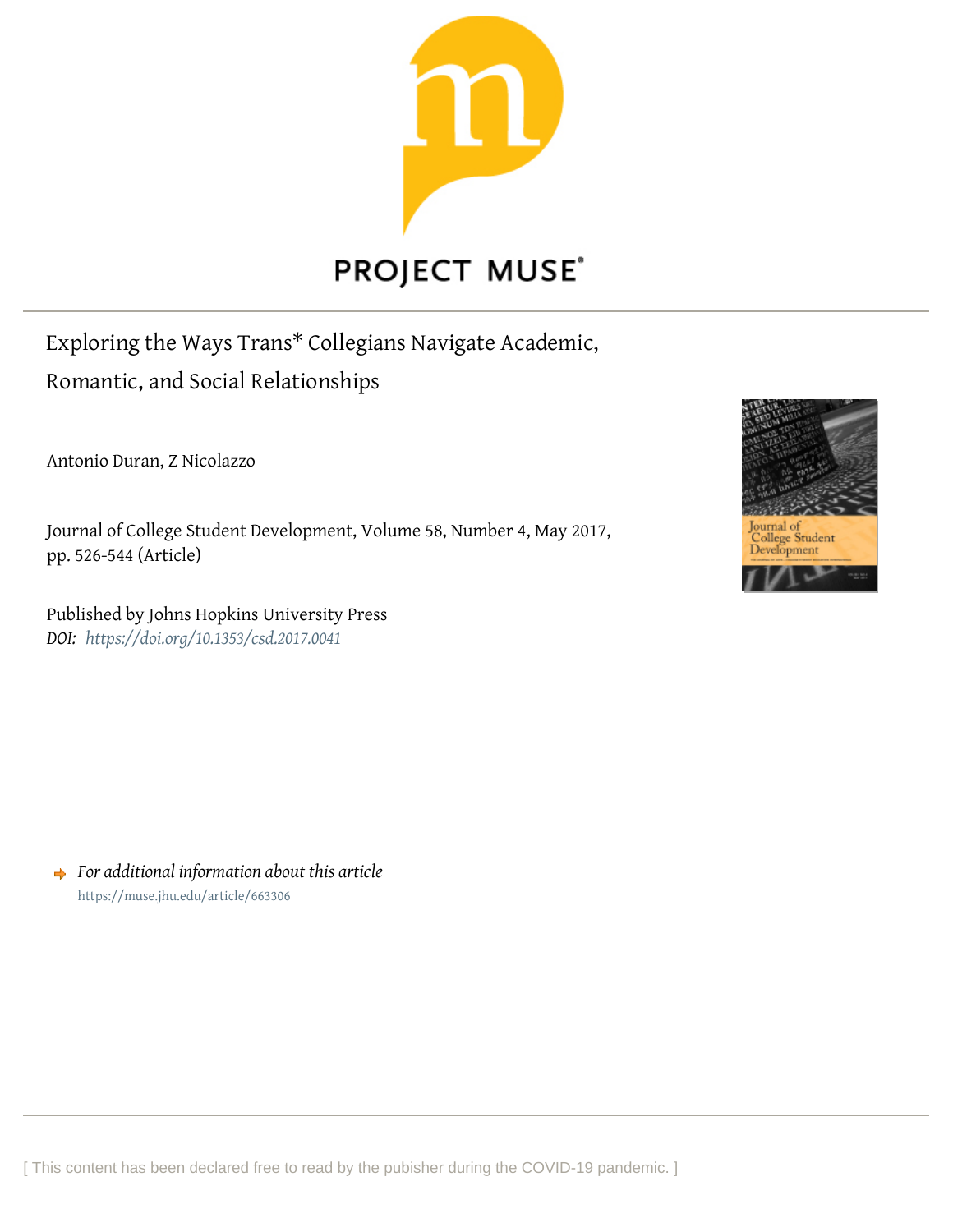# **Exploring the Ways Trans\* Collegians Navigate Academic, Romantic, and Social Relationships**

Antonio Duran Z Nicolazzo

*The number of studies on lesbian, gay, and bisexual (LGB) students has grown over the past years. Nevertheless, a small amount of research exists examining the lives of our trans\* collegians. This article adds to this scholarship by exploring the nature of trans\* students' relationships within collegiate environments. Specifically, this study elucidates the different discourses on gender identity that influence students forming academic, romantic, and social partnerships on campuses. Findings reveal how participants resist societal expectations of educating others on their gender identity. Implications of this research illuminate how student affairs professionals assist trans\* students in creating relationships, as well as highlighting the responsibility of staff/faculty in higher education.*

The current emphasis on the trans\* experience in scholarly research calls into question how student affairs educators work to understand and assist trans\* collegians (B. Beemyn, Curtis, Davis, & Tubbs, 2005; Rankin & Garvey, 2015; Renn, 2010).† Particularly, practitioners and scholars must move past notions of mere visibility to truly comprehend how best to support this population of students. Although the number of trans\*-related studies has grown

in the past two decades (e.g., B. Beemyn, 2003; Carter, 2000; Catalano, 2015; Dugan, Kusel, & Simounet, 2012; Howard & Stevens, 2000; Lees, 1998; McKinney, 2005; Nicolazzo, 2016b, 2017; Pryor, 2015), researchers have yet to address a myriad of experiences and trepidations for trans\* students. Moreover, the available body of research on trans\* collegians is largely nonempirical or deficit-based or comes from broader LGBTQ populations rather than trans\*-specific studies (Nicolazzo & Marine, 2015). In examining current studies on trans\* students, one area of research that lacks attention concerns how trans\* individuals negotiate forming and maintaining academic, romantic, and social relationships.

Even though higher education researchers have continuously underscored the importance of peer, staff, and faculty relationships for students (Astin, 1993; Pascarella & Terenzini, 1991), few studies exist that bring light to the process of producing emotional and intimate relationships for trans\* collegians. Of the research that does exist, most studies focus on how trans\* students are academically and socially disadvantaged as a result of an inability to create important relationships. Garvey and Rankin (2015) discovered when

† As Tompkins (2014a) noted, "The asterisk is used primarily . . . to open up *transgender* or *trans* to a greater range of meanings . . . includ[ing] not only such terms as transgender, transsexual, trans man, and trans woman that are prefixed by trans- but also identities such as genderqueer, neutrois, intersex, agender, twospirit, cross-dresser, and genderfluid" (pp. 26–27). The use of the asterisk references how the symbol can be used in computer search functions to find words with any given prefix (e.g., trans-). Given the problematic collapsing of transgender to be understood as synonymous with transsexual (Nicolazzo, 2015), our use of this term highlights the wide variance within the identity category itself.

*Antonio Duran is a doctoral student in the Higher Education and Student Affairs Program at The Ohio State University. Z Nicolazzo is Assistant Professor in the Adult and Higher Education Program at Northern Illinois University.*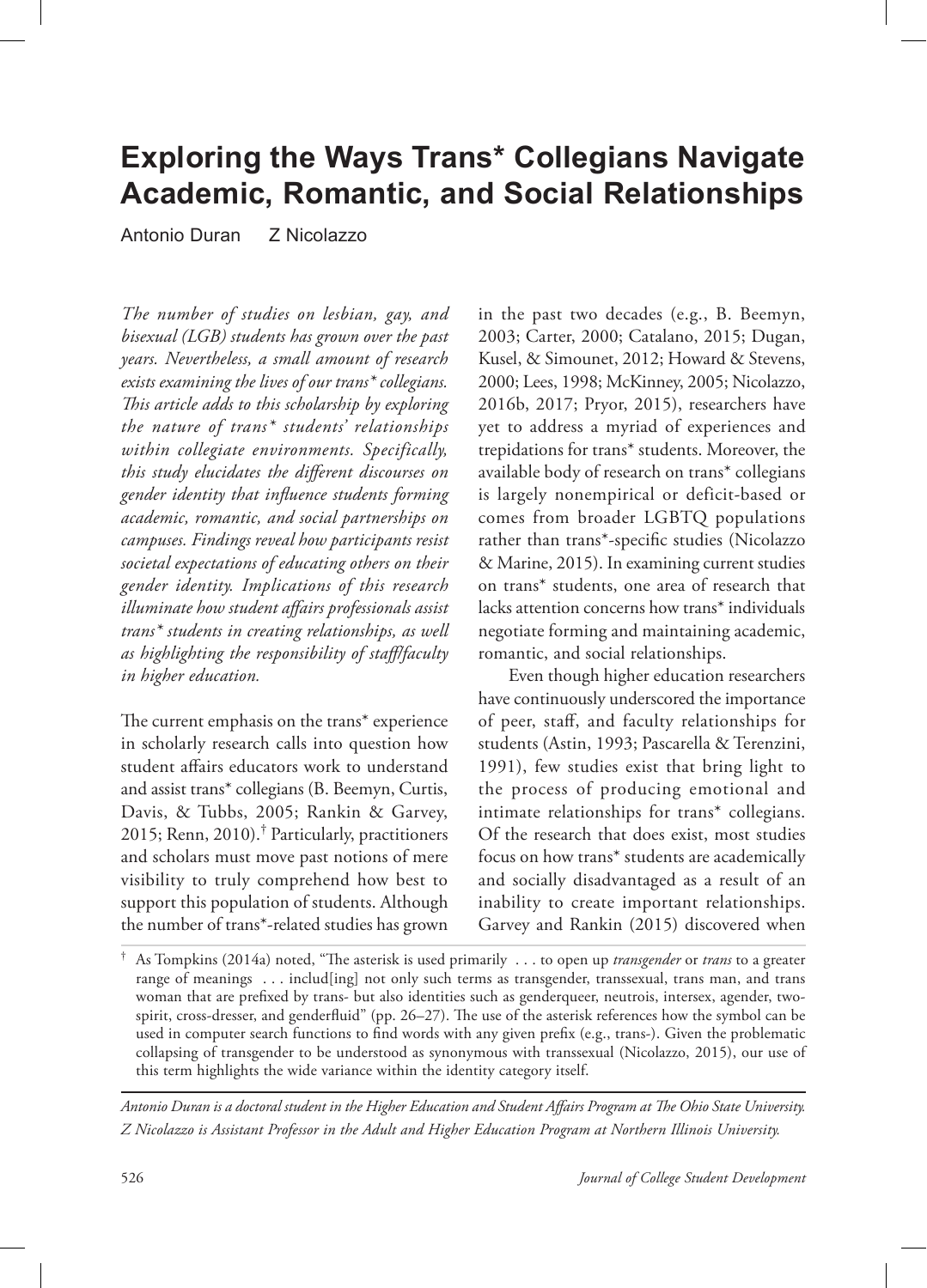trans\* students fail to construct meaningful relationships during their time in higher education, these collegians are less likely to succeed and engage in campus life. In addition, Rankin, Weber, and Garvey (2014) found that trans\* students often experience feelings of loneliness and isolation, hindering their ability to prosper academically. Moreover, since trans\* collegians repeatedly encounter discrimination on an individual (and institutional) level, these individuals are more likely to report lower sentiments of personal safety and more disengagement with campus life as a result (B. Beemyn, 2003). These studies underscore a harrowing gap in higher education literature: although educators recognize the need for trans\* students to have healthy relationships, individuals lack an asset-based perspective on how trans\* collegians shape successful platonic and romantic relationships while in college.

Furthermore, there is even a smaller amount of research exploring the experience of trans\* students in the college classroom. Pryor's (2015) article on White trans\* students' academic experiences began this discourse, explaining the need for both peer and faculty support in the classroom. Similarly, Linley et al. (2016) found that strong connections with faculty can lead to beneficial formal and informal support (in and out of the classroom, respectively) for trans\* and queer students. In their article, they expanded on Woodford and Kulick's (2015) argument that positive relationships with faculty members impact academic outcomes, as well as social integration in the classroom. Still, much more is needed in examining how trans\* students make meaning of their engagement in academic spaces, particularly for trans\* students of color and those with other marginalized social identities.

Therefore, the purpose of this research study was to critically examine how trans\* college students develop relationships academically, socially, and romantically. Specifically, we as researchers sought to understand how trans\* students made decisions on who to form relationships with, together with their choice to disclose/not disclose their trans\* identity. The two guiding questions for this research study were the following:

- 1. What are the experiences of trans\* students as they create relationships in collegiate environments: social, romantic, and within the classroom?
- 2. When formulating relationships, how do trans\* collegians decide whether or not to inform and educate others on their gender identity?

# LITERATURE REVIEW

The term *trans\** describes "people who move away from the gender they were assigned at birth, people who cross over (*trans-*) the boundaries constructed by their culture to define and contain their gender" (Stryker, 2008, p. 1). A wide amount of variance exists in how trans\* people define their gender identity, including agender, transsexual, transvestite, cross-dresser, drag queen, drag queer, drag kings, female or male impersonator, genderqueer, intersexual, hermaphrodite, fem queen, and genderfuck, among others (Feinberg, 1996; Valentine, 2007; Wilchins, 1997). This list continues to grow as individuals find better terminology to describe their experiences. To understand the experience of these trans\* individuals, we examined how scholars have described notions of community and relationships, education of identities by the marginalized within and outside of the classroom, and trans\* relationships.

# Notions of Community and Relationships

The notion of community has been utilized by student affairs to represent a central goal of the profession. Still, multiple and varying definitions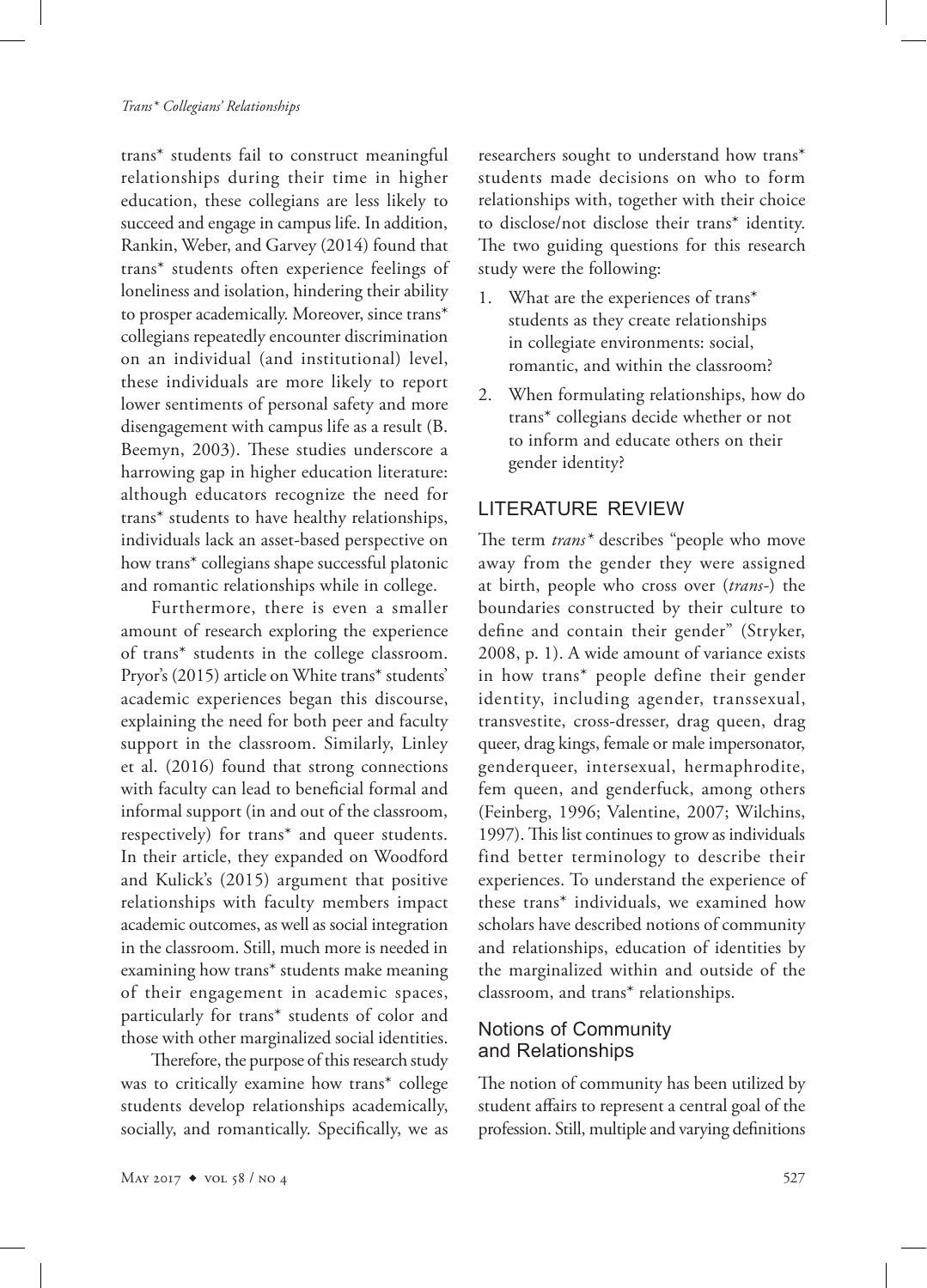of community exist (Brazzell, 2001; McMillan & Chavis, 1986; Shaffer & Anundsen, 1993; Strange & Banning, 2001; Wiley, 2002). One commonly used explanation of community comes from Boyer's (1990) work, in which he wrote that every college should strive toward becoming "educationally purposeful," "open," "just," "disciplined," "caring," and "celebrative" (pp. 7–8). Nonetheless, researchers have suggested colleges largely fail to achieve and espouse these six components of community, particularly in relation to members of the LGBTQ community (B. Beemyn et al., 2005; Bilodeau, 2005; Evans & Broido, 1999; Rankin, Weber, Blumenfeld, & Frazer, 2010).

The concept of community becomes increasingly isolating for those who must confront dominant social discourses. Scholars have documented that trans\* students have an especially difficult time to find a community that not only respects them, but celebrates their individuality. In fact, trans\* individuals often fail to be advocated for by cisgender lesbian, gay, and bisexual communities (Schilt & Westbrook, 2009). Furthermore, Marine and Nicolazzo (2014) commented on how this lack of emphasis on the trans\* narrative transpires on college campuses, especially within LGBTQ centers. Even in traditionally queer spaces, trans\* collegians must advocate for their needs and to be accepted holistically.

Researchers such as Pryor (2015) and Marine and Nicolazzo (2014) highlight the multiple microcommunities trans\* students navigate on a daily basis. Trans\* collegians exist in academic, social, and romantic spaces during their time at a college or university; consequently, these individuals encounter the possibility of forming relationships—partnerships where people feel comfortable being their whole selves—in these different microcommunities. Scholars have consistently underscored the importance of these relationships, sometimes referred to as

partnerships, for college students. In particular, higher education researchers have stressed that peer groups have a strong impact on the academic and social achievement of collegians (Pascarella & Terenzini, 1991). Moreover, Linley and Nguyen (2015) also found that relationships with faculty members, often varying by academic discipline, have a positive impact on LGBTQ students. This need for beneficial partnerships with peers, faculty, and staff reveals a central tension for trans\* students; trans\* people must choose whether to disclose their gender identity to communities and people who ultimately may decide to reject them. Consequently, trans\* students may have a more difficult time creating relationships with people who love them for who they are, including, but not limited to, their trans\* identity.

#### Education of Identities by the Marginalized—In and Outside the Classroom

In forming communities, trans\* students must often negotiate informing and educating others on their gender identity. However, researchers have suggested that engaging in this sort of identity-based education takes a toll on people with marginalized identities (e.g., trans\* students; Nicolazzo, 2016b, 2017). This phenomenon mirrors the exhaustion various marginalized populations experience when dominant populations call on them to serve as their educational tool (Smith, Allen, & Danley, 2007; Sue, 2010). Furthermore, scholars (e.g., hooks, 1994; Kumashiro, 2000) have discussed this reality as being formed by a White, heterosexual, male hegemonic standpoint, which we also postulate to include a cisgender lens. As Kumashiro (2000) wrote, "Those who are traditionally marginalized remain outsiders, called upon as 'experts' to speak with their own voices and educate the norm" (p. 39). This continual dismissal of the marginalized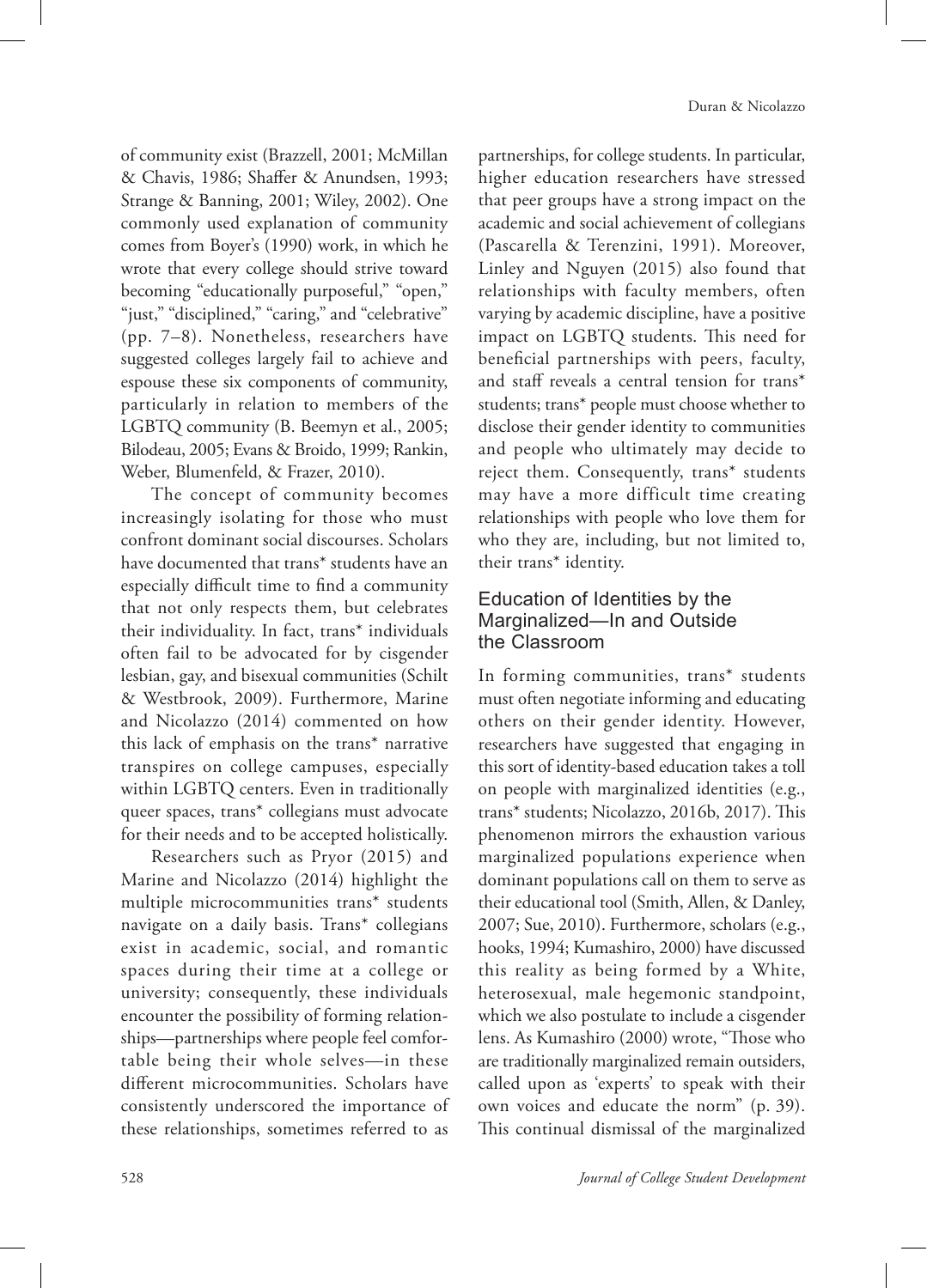perspective leads individuals to feel used by dominant groups and to question the purpose of engaging people on their identities.

Nevertheless, great power and stress exist in sharing one's story and identities. In her analysis of the classroom environment, hooks (1994) illuminated this point. In discussing the experience of marginalized students, hooks referenced the concept of "authority of experience" versus what she saw as preferable, the "passion of experience" (p. 90). Both of these phrases bring to light the "specialness of those ways of knowing rooted in experience" (p. 90). Those with oppressed identities hold access to certain memories, stories, and experiences that can inform classroom discussion. The difference between the two concepts stems from who decides when the marginalized student shares.

In other words, in a hostile classroom environment, trans\* collegians must decide whether or not to share their personal experiences as trans\* people in fear of a negative outcome. Henderson (2014) discussed this phenomenon as "bringing up gender," and suggested that regardless of students' final decision to disclose their gender identity, the choice involved taxing affective work that students with dominant identities did not have to do. Conversely, when instructors create an atmosphere where students feel valued as holistic beings, students from historically marginalized communities are more likely to divulge pieces of their narrative based on their accord, mirroring hooks's notion of the "passion of experience." Linley et al. (2016) echoed this point by referring to the "formal interactions" in which faculty support queer and trans\* collegians (p. 57). In their text, Linley et al. argued that faculty members have the ability to challenge trans\*phobic thought both in classroom interactions and in their curriculum, better allowing for students to speak from passion and not authority. When

faculty miss these important opportunities, trans\* students are forced to advocate for themselves or remain silent.

Scholars have shown that the taxing effect of trying to educate others on their trans\* identity is overwhelming. For example, G. Beemyn and Rankin (2011) discovered that, when confronted with gendered language, trans\* participants expressed "that it required too much effort to convince others to rethink how they conceive of gender and to stop using gendered language" (p. 152). As a result, some trans\* participants found it better to give up on educating others (i.e., to not "bring up gender") because of the impact—emotionally, physically, and/or otherwise—it may have on them if they were to do so. Trans\* individuals encounter this experience frequently as they search to create academic, romantic, and social relationships (Nicolazzo, 2016b, 2017).

#### Trans\* Relationships

The nature of trans\* relationships and how these individuals face decisions of educating others on their gender identity is an area that has yet to be explored extensively in literature. The dearth in scholarship most likely stems from an inability to conceptualize and understand partnerships that exist outside of dominant cisgender and heteronormative narratives. This observation rings true with Barthes's (1972) discussion of the "Other" as seen in subcultural theory. Barthes argued that the Other is often transformed into a "pure object, a spectacle, a clown" by the majority (p. 152). Subsequently, within collegiate environments, the dominant culture others trans\* students. Diamond (2011) highlighted this notion of transgender as the Other when he noted,

If they aren't ignored and rendered invisible by mainstream narratives of romance, trans and gender-variant folks are consistently portrayed as deviants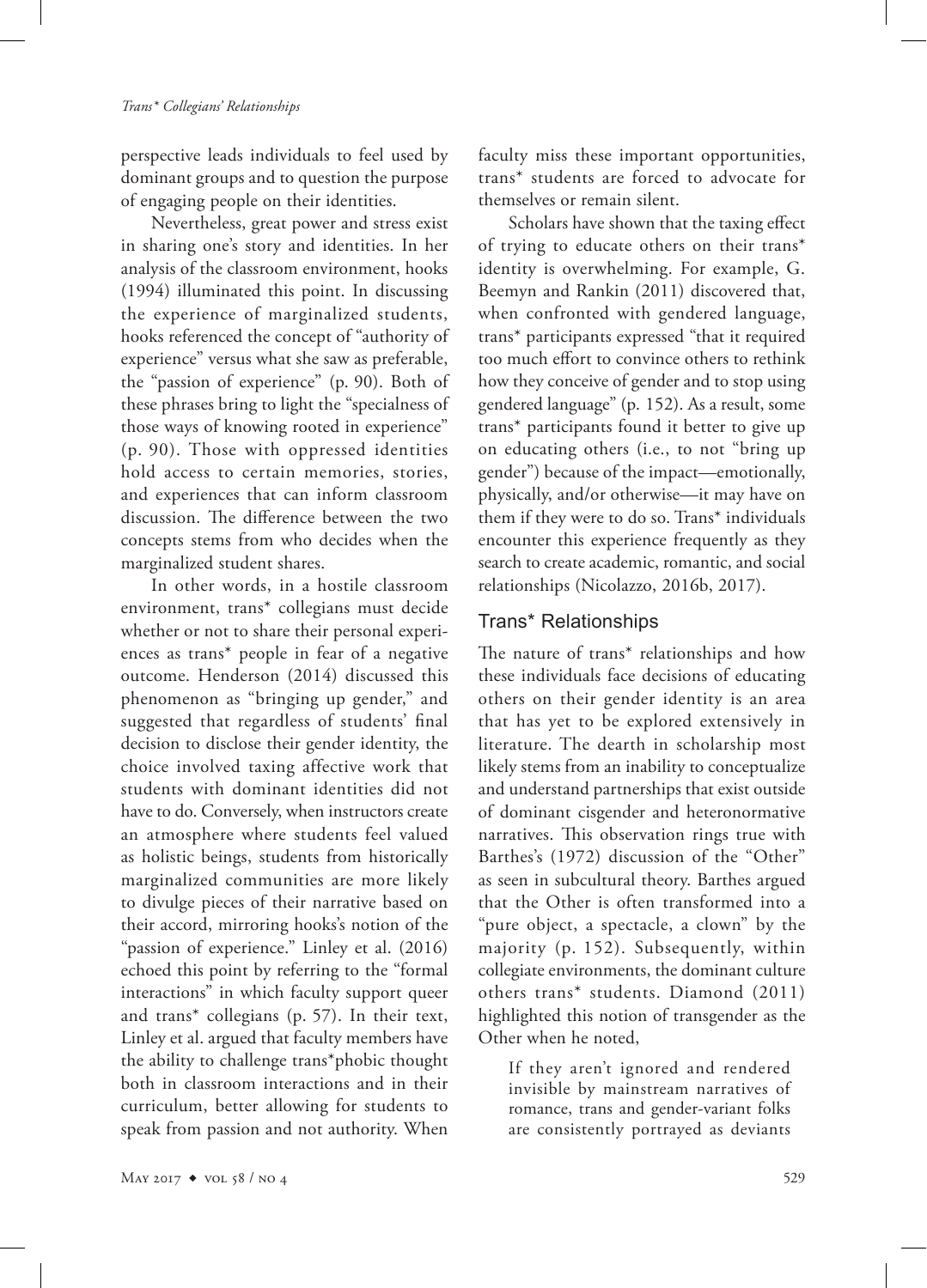unsuitable to love. Prostitutes, impostors, freaks: these roles assigned to mainstream transgender characters help reinforce the normative gender binary that destroys any option for true gender fluidity in the world. (p. 7)

In this statement, Diamond argued that trans\* individuals, particularly those who express their gender outside of society's binary of masculinity and femininity, struggle to find acceptance. Othering serves to disconnect individuals from others, thus severing the possibility to form healthy and beneficial relationships.

Connected to the othering of trans\* people is the notion of trans\*-normativity, or the prevailing belief that there is only one way trans\* people should practice their gender (Jourian, Simmons, & Devaney, 2015; Nicolazzo, 2016a). Oftentimes, trans\*-normativity is expressed as a form of respectability politics in that it requires trans\* people to capitulate to a prescribed, acceptable, and so-called normal notion of gender expression and presentation. If trans\* people do not, cannot, or decide not to do so—the logic goes—then they face the prospect of being alone, as expressed by the Diamond quote. Put another way, although trans\* people identify and express their genders in various ways across time and context, the hegemony of trans\*-normativity furthers a social discourse around who among the trans\* population is worthy of establishing and maintaining relationships, with worth being equated to one's ascription to "normal" gender presentation.

A select few researchers have started thinking critically about trans\* relationships, primarily in the social and romantic sense. G. Beemyn and Rankin's (2011) study revealed that the majority of trans\* people were less likely to be out to those who were not in their immediate families or close friends. The reasoning behind this stemmed from the fact that "transgender people often encounter bias

when they transition or otherwise come out to or are recognized as transgender by others" (G. Beemyn & Rankin, 2011, p. 76). The reality of bias and harassment impedes the ability for trans\* people to construct meaningful connections. Yet, this experience does not mitigate the desire for trans\* individuals to form partnerships that are romantic in nature.

In a quantitative study of 1,229 transgender individuals older than 18, Iantaffi and Bockting (2011) listed a number of findings regarding trans\* romantic relationships. They discovered that a significant number of participants "who were otherwise confident could feel quite fearful of rejection" when forming romantic relationships with cisgender individuals (p. 361). This worry manifests due to the anticipation of a negative reaction to the disclosure of one's gender identity. Tompkins (2014b) contended that cisgender individuals attracted to trans\*-identified people might also encounter worries in forming relationships, fearing the label of "tranny chaser." However, it is trans\* individuals who must grapple with the question of when to reveal their gender identity in a relationship, whether it is a visible part of their identity or not. As Enke (2012) argued, "Dominant cultural institutions render nonvisibility—what some call 'passing'—tantamount to fraud" (p. 75); therefore, if trans\* individuals choose not to reveal their identity, cisgender people perceive this as lying or being deceptive (e.g., Serano, 2007). Thus, transgender people are caught between revealing their identity and risking the relationship or being seen as a liar when formulating partnerships.

In addition, Iantaffi and Bockting (2011) also found that trans\* people who are attracted to people of the same gender identity as their own receive considerably more ostracization than other trans\* individuals. This conflict between sexual orientation and gender identity exposes the prevalence of societal heteronormativity.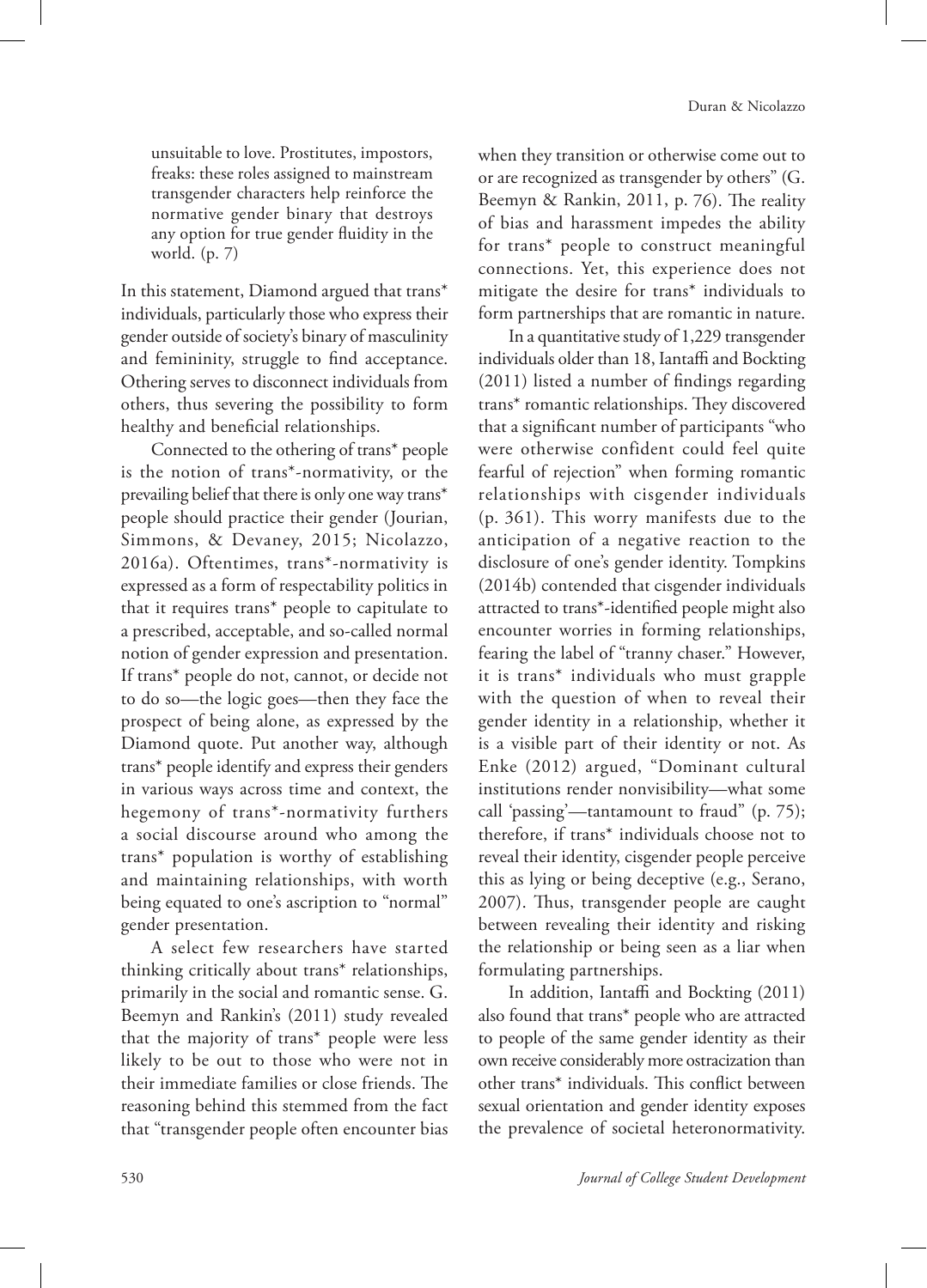In other words, although trans\* individuals reject gender norms, they still feel compelled to follow certain scripts in terms of their sexuality. Iantaffi and Bockting called attention to this phenomenon, stating, "Heterosexuality as a more sexually legitimate script seems to dominate the choices available to transgender individuals if they are to be seen as non-pathological members of our societies" (p. 367). This finding reveals that broad, social discourses—or macro discourses—mediate trans\* individuals' attempts to formulate partnerships; however, the current research available on trans\* relationships lacks a focus on the collegiate experience. Counteracting this absence, the present study contributes to scholarship on trans\* collegian relationship forming by placing participants' experiences within the larger macro discourses present on campus.

# THEORETICAL FRAMEWORK

This study was rooted in a critical theoretical perspective utilizing transgender theory (Nagoshi & Brzuzy, 2010), alongside Halberstam's (2005) notion of the *transgender gaze*. Guiding our study, transgender theory is a recently emerging orientation that has its roots in critical schools of thought (Kincheloe, McLaren, & Steinberg, 2011; Lincoln, Lynham, & Guba, 2011). Nagoshi and Brzuzy (2010) defined transgender theory by stating that it

encompasses and transcends feminist and queer theory by explicitly incorporating ideas of the fluidly embodied, socially constructed, and self-constructed aspects of social identity, along with the dynamic interaction and integration of these aspects of identity within the narratives of lived experiences. (p. 432)

In other words, transgender theory, as a critical framework, challenges traditional views of identity as categorical in nature. Similarly, Roen (2001) contended that transgender

theory allows scholars to comprehend gender beyond the socially constructed gender binary, echoing the work of feminist and queer scholars such as Judith Butler. Thus, transgender theory provided us as researchers an opportunity to understand participants' experiences without conforming to gender-based essentialism. Transgender theory also encouraged us as researchers to center participants' experiences, focusing on their self-identification while also addressing the ways their experiences have been influenced by societal notions of gender. To accomplish this, we employed Halberstam's (2005) concept of the *transgender gaze* as a nuanced articulation of transgender theory.

Aligning with tenets of transgender theory, the transgender gaze encourages researchers to use a "nonfetishistic mode of seeing the transgender body—*a mode that looks with, rather than at* [emphasis added], the transgender body and cultivates the multidimensionality of an indisputably transgender gaze" (Halberstam, 2005, p. 92). Halberstam's (2005) conceptualization of the transgender gaze originally stemmed from a paradox resulting from cinematic portrayals of trans\* characters. Specifically, Halberstam wrote, "Whenever the transgender character is seen to be transgendered, then he/she [*sic*] is both failing to pass and threatening to expose a rupture between the distinct temporal registers of past, present, and future" (p. 77). This paradox isolates the individual for being transgender, rather than examining the complexities that make up this figure. The transgender gaze, then, asks viewers to determine whether trans\* characters are being understood on their own terms (what Halberstam referred to as viewers *looking with* trans\* characters), or if the overriding sentiment is that of trans\* characters being deceptive and not who they claim to be, which Halberstam referred to as viewers *looking at* trans\* characters.

In constructing this study, we became increasingly aware of how trans\* collegians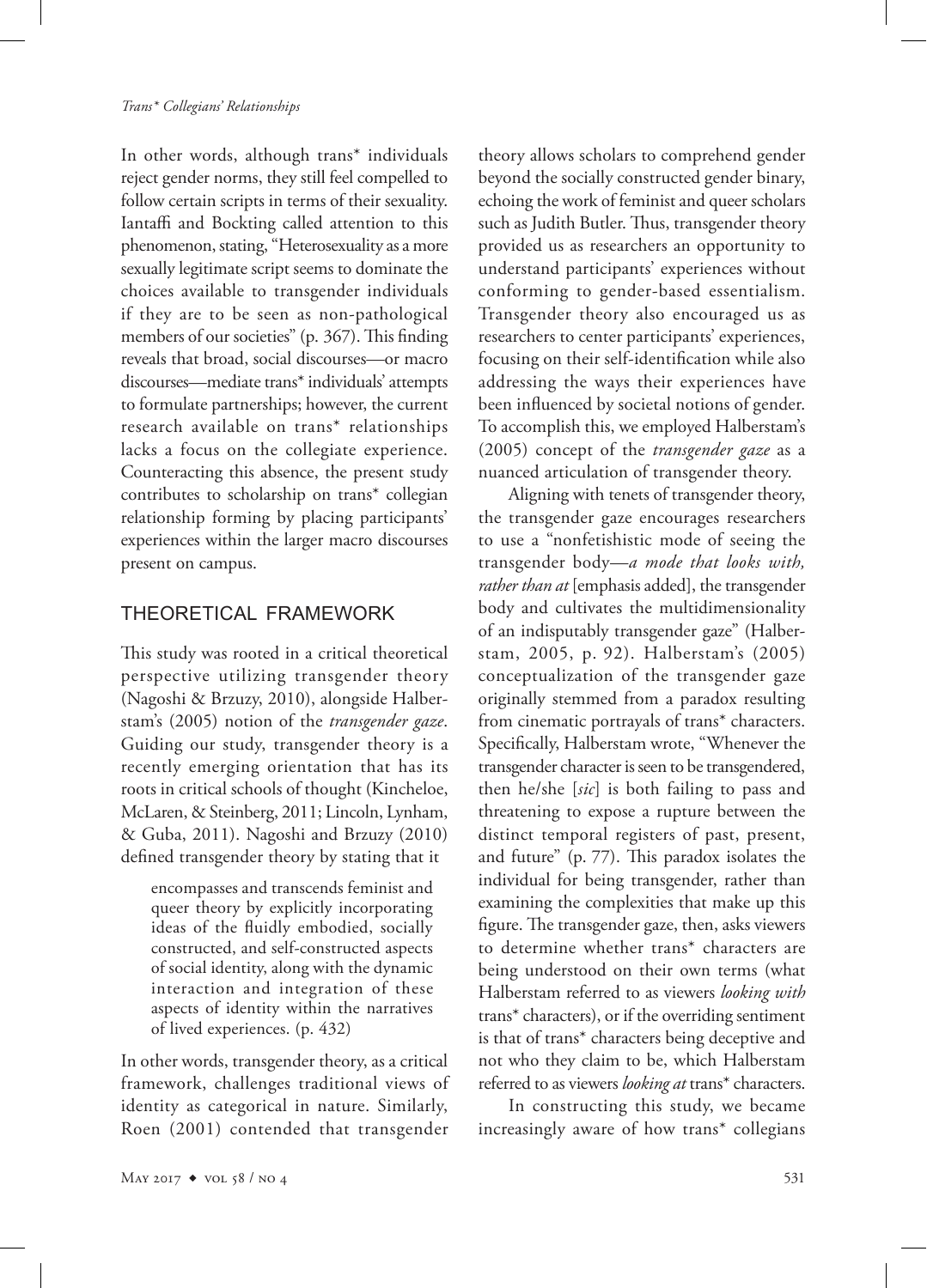utilize education as a vehicle to regain their authority and worth. In other words, participants often used education as a means by which to promote people *looking with*, rather than *at*, them. Furthermore, participants described strategies by which they determined how others were seeing them (i.e., at or with), and as a result, with whom they determined to be in a relationship. Thus, using the transgender gaze as a theoretical tool allowed us to examine the micro and macro discourses related to relationship building that transpired in a collegiate environment. Paralleling our use of the transgender theory, the transgender gaze allowed us as researchers to comprehend the many nuanced and complex understandings of how trans\* students made sense of their relationships as both limiting and liberatory.

#### STUDY DESIGN

For this study, we engaged in a secondary analysis of qualitative data (Heaton, 2008) from an 18-month ethnographic study conducted by Nicolazzo (2016b, 2017). These data depicted the stories of 9 trans\* students at City University (CU, a pseudonym) who represented a wide variety of social identities including race, ethnicity, faith traditions, socioeconomic classes, sexualities, disabilities, and gender identities. CU is a large public research institution and is located in Stockdale (a pseudonym), an urban city with a population of about 300,000 residents. Both Stockdale and CU have a problematic history of numerous different genderist, homophobic, heterosexist, racist, and classist events and incidents that have occurred in Stockdale and on CU's campus. Understanding this provides important insight into the macro forces that influence how trans\* collegians make sense of their relationships.

For this secondary analysis, we focused on data collected through ethnographic interviews

(Heyl, 2001) with participants, all of which ranged from 45 to 90 minutes and occurred once per semester with each participant throughout the course of the participant's involvement in the original study. The second author transcribed these interviews verbatim and engaged participants in member checking by sending them their transcripts to seek any clarification of the conversations as well as overall confirmation for the transcripts.

For this study, we used critical discourse analysis (CDA) to analyze how larger systems of power and dominance influence the individual interactions that occur within this structure (Van Dijk, 2003). A reaction to the 1960s and 1970s notion of a "dominant formal" paradigm, CDA allows a researcher "to explore hidden power relations between a piece of discourse and wider social and cultural relations" (Corson, 2000, p. 95). Previous texts have underscored that CDA, as a methodology, has not been utilized extensively in research focused on higher education contexts (Patton, 2014). Nevertheless, CDA lends itself well to extrapolating the ways that dominant ideologies shape issues around social identities with an example being gender dynamics.

At its core, CDA allows researchers to scrutinize the bridge that is built between micro and macro discourses. Van Dijk (2003) defined CDA as "a type of discourse analytical research that primarily studies the way social power abuse, dominance, and inequality are enacted, reproduced, and resisted by text and talk in the social and political context" (p. 352). CDA acknowledges that these macro forces of power and dominance impact micro discourses; consequently, Van Dijk contended that researchers must gain an awareness of hegemonic influences in a given research context. Groups maintain authority only "if they are able to (more or less) control the acts and minds of (members of) other groups" (Van Dijk, 2003, p. 355). CDA also acknowledges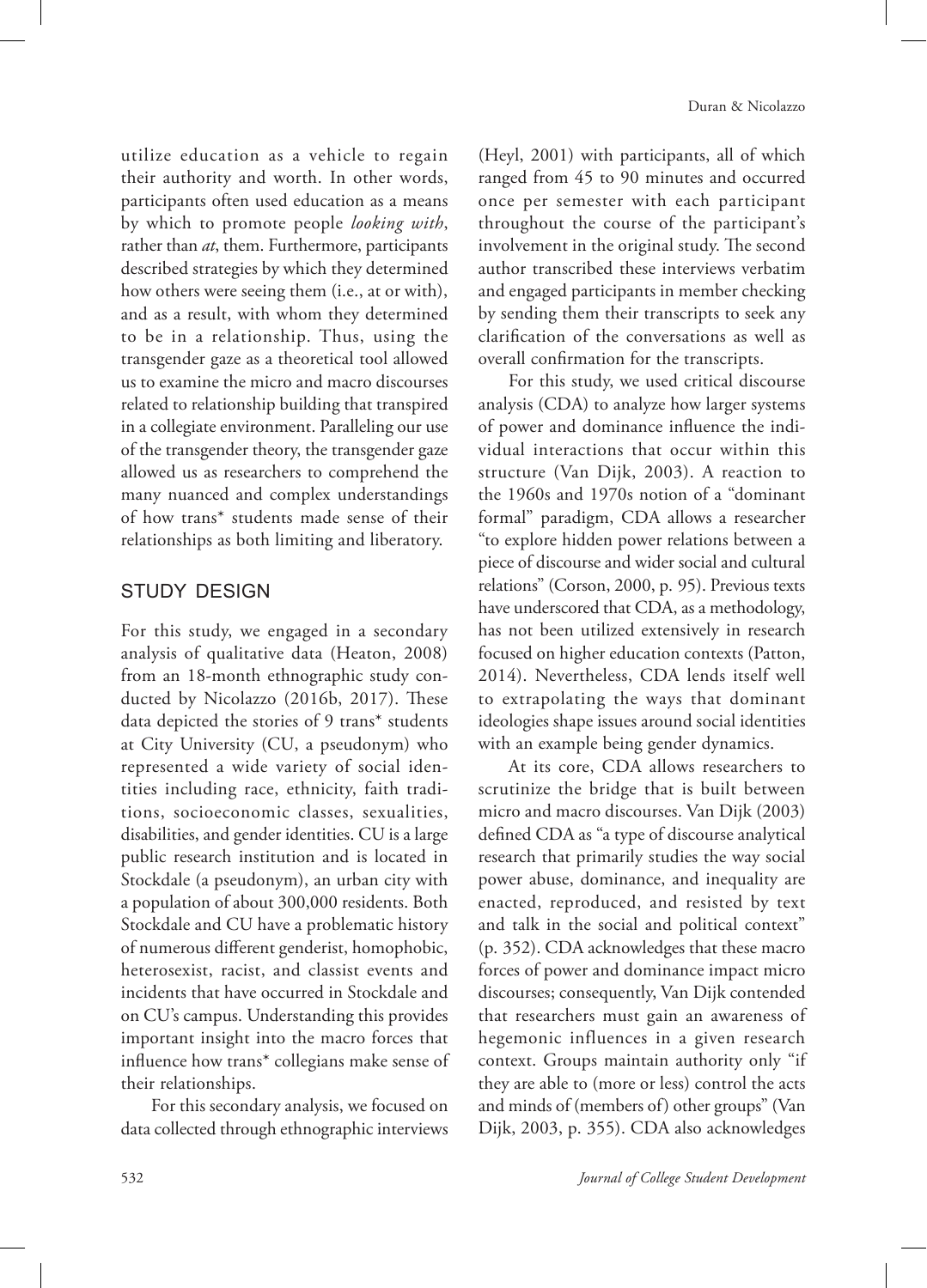that different forms of power exist, including those defined by violent force, social or cultural capital, and more.

In some cases, this power becomes solidified in more formal structures, such as laws, policies, and norms. As a result, this dominance becomes naturalized to generate a prevailing ideology, something that Hebdige (1979) stated "cannot be bracketed off from everyday life as a self-contained set of 'political opinions' or 'biased views'" (p. 12). As such, CDA allows scholars to assess how the majority ideology influences those subcultural groups (e.g., trans\* students) who are a part of any given macroenvironment (e.g., college campuses).

While the macro discourses manifest in forms such as policies and laws, CDA is also concerned with the smaller moments of interactions that reflect these dominant ideologies. Van Dijk (2003) listed off of a number of micro interactions that can be inspected within CDA, including "language use, discourse, verbal interaction, and communication belong to the micro level of the social order" (p. 354). Thus, CDA serves as a valuable tool to understand individual interactions and how they relate to a larger structural context. Specifically related to the present inquiry, we positioned genderism—or the oppressive belief that only two genders exist—as the structural context; this framework then allowed us to use CDA to understand how genderism operated on both the micro level (personal) and macro level (environmental) to influence trans\* college students' development of relationships and the choice to educate others on their gender.

#### DATA ANALYSIS

In analyzing existing qualitative data, CDA provided us with a tool to critically examine the experiences of our participants as communicated through their interviews. Although

CDA does not have a specific method of analysis (Van Dijk, 2003), we utilized Huckin's (1997) and Patton's (2014) recommendations on completing a CDA study. When analyzing our data, we followed Huckin's suggestion to first "play the role of a typical reader who is just trying to comprehend the text in an uncritical manner" (p. 81). We refrained from using a critical lens in our initial readings of the transcripts, withholding our preconceived assumptions about the macro discourses impacting participants. This first reading grounds our use of CDA as a methodology, as it reminds us to keep in mind the ordinary reader who may fail to see the nuances that exist between micro and macro discourses.

Following this first stage, Huckin (1997) and Patton (2014) suggest that researchers must then revisit the text from a critical perspective. To accomplish this, we sought to understand the participants' interviews as a whole, followed by analyzing the data sentence by sentence and later word by word. This sequence of steps allowed us to comprehend why these trans\* collegians decided to foreground certain experiences and chose to omit others. Moreover, this method of data analysis permitted us as researchers to better uncover the moments in which our trans\* participants were being *looked at* or *looked with* when creating relationships with others. These findings emerged by analyzing the participants' specific ordering of words and sentences, nuances that offered insight into how trans\* collegians perceived their agency in educating others. In this second reading of the data, the researchers also made note about the ways that genderism, as a form of oppression, manifested in the micro interactions described by the participants. Thus, Huckin's and Patton's recommendations on conducting a CDA analysis generated study results that aligned with our methodology, as well as with our theoretical framework.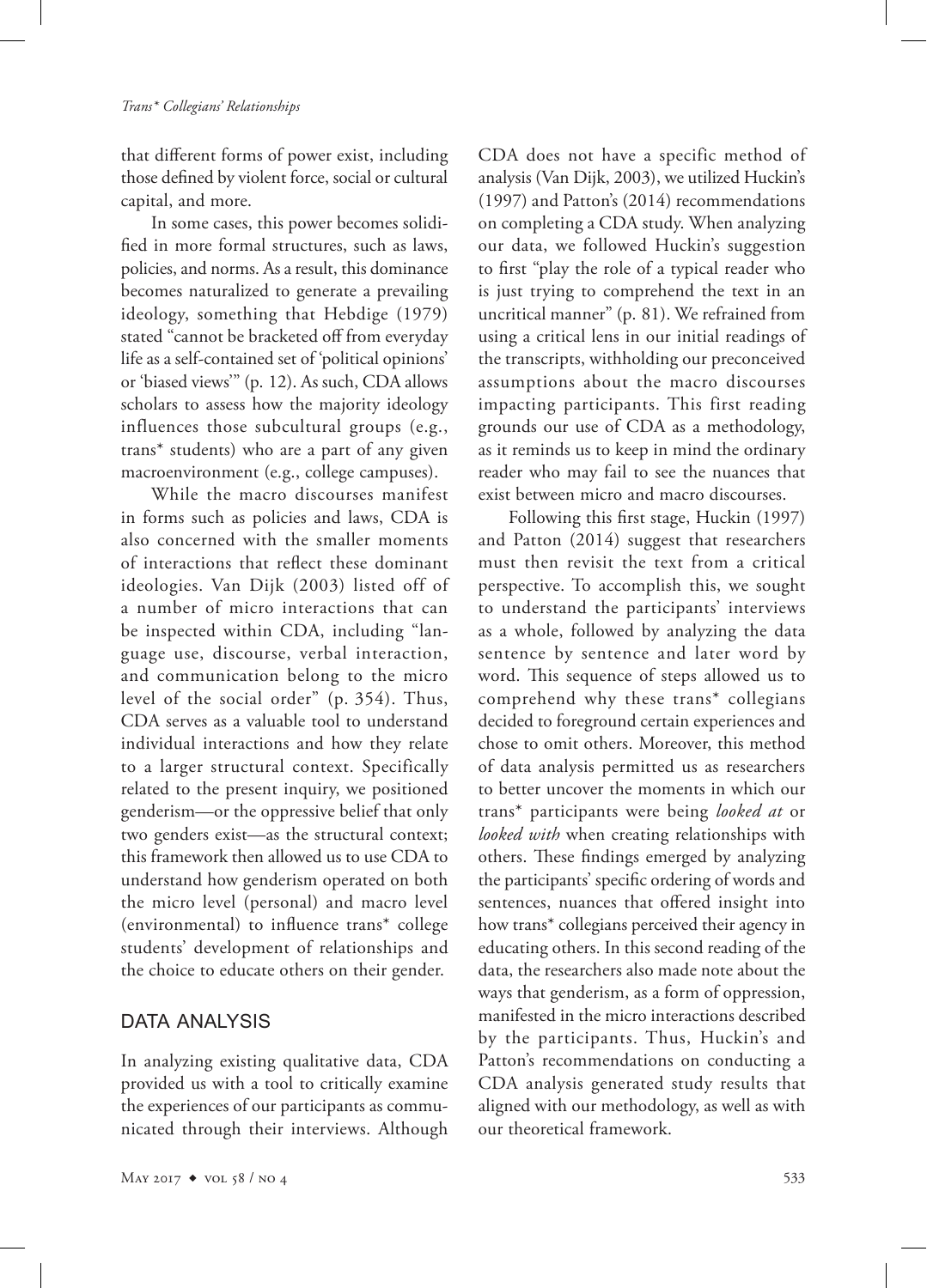|              | Academic                                                              | <b>Romantic</b>                                                           | <b>Social</b>                                                                           |
|--------------|-----------------------------------------------------------------------|---------------------------------------------------------------------------|-----------------------------------------------------------------------------------------|
| Looking At   | Forced to enact the<br>"authority of experience"<br>or stay invisible | A need to disclose identity<br>and conform to traditional<br>gender roles | One's identity being<br>conflated with sexual<br>orientation / not recognized<br>at all |
| Looking With | Able to share from the<br>"passion of experience"                     | Living one's authentic self<br>in romantic relationships                  | Individuality recognized,<br>rather than being seen as a<br>learning experience         |

TABLE 1. Overview of Findings

#### RESEARCHER POSITIONALITY

Both authors approached this research based on their experiences in working with students identifying along the gender spectrum. The first author Antonio Duran, identifies as a queer, Latino, cisgender man who first started exploring his connection to a larger LGBTQ community during his time at his undergraduate institution. As a first-generation student, he found comfort in the LGBTQ center on his campus, eventually embarking on a service trip to the Dominican Republic through the office. This service trip allowed him to work alongside the trans\* community in the Dominican Republic, illuminating the ways that trans\* individuals fall in the margins even within the larger LGBTQ population. Thus, Duran brings these narratives and perspectives to his work, attempting to utilize research as a means to allow these voices to gain access to spaces previously reserved for individuals with power.

The second author, Z Nicolazzo, identifies as a White, queer, gender-nonconforming trans\* person. Nicolazzo came out as trans\* after working professionally in student affairs for 4 years, which led Nicolazzo to wonder about the experiences of trans\* undergraduate students. Nicolazzo also developed a particular interest in understanding the various types of relationships

trans\* people make and maintain during hir dissertation study, which produced the data set from which this secondary analysis was completed. Specifically, ze became interested by how participants discussed seeking, developing, and maintaining all forms of relationships. Many participants' narratives resonated with hir own experiences in building relationships, and as a result, Nicolazzo has continued to think about how trans\* relationships and college contexts influence each other, as well as how participants' multiple identities may mediate the relationships they create and maintain.

#### FINDINGS

Results from this study revealed clear connections between macro discourses of genderism that exist at higher education institutions and the micro interactions trans\* collegians face daily. In keeping with our theoretical framework, we chose to represent our findings by drawing distinctions between how relationships are (not) formed with trans\* students depending on the presence of the transgender gaze. Consequently, our findings are split between moments where individuals *look at* and *look with* transgender collegians (see Table 1), causing them to educate or not educate others on their gender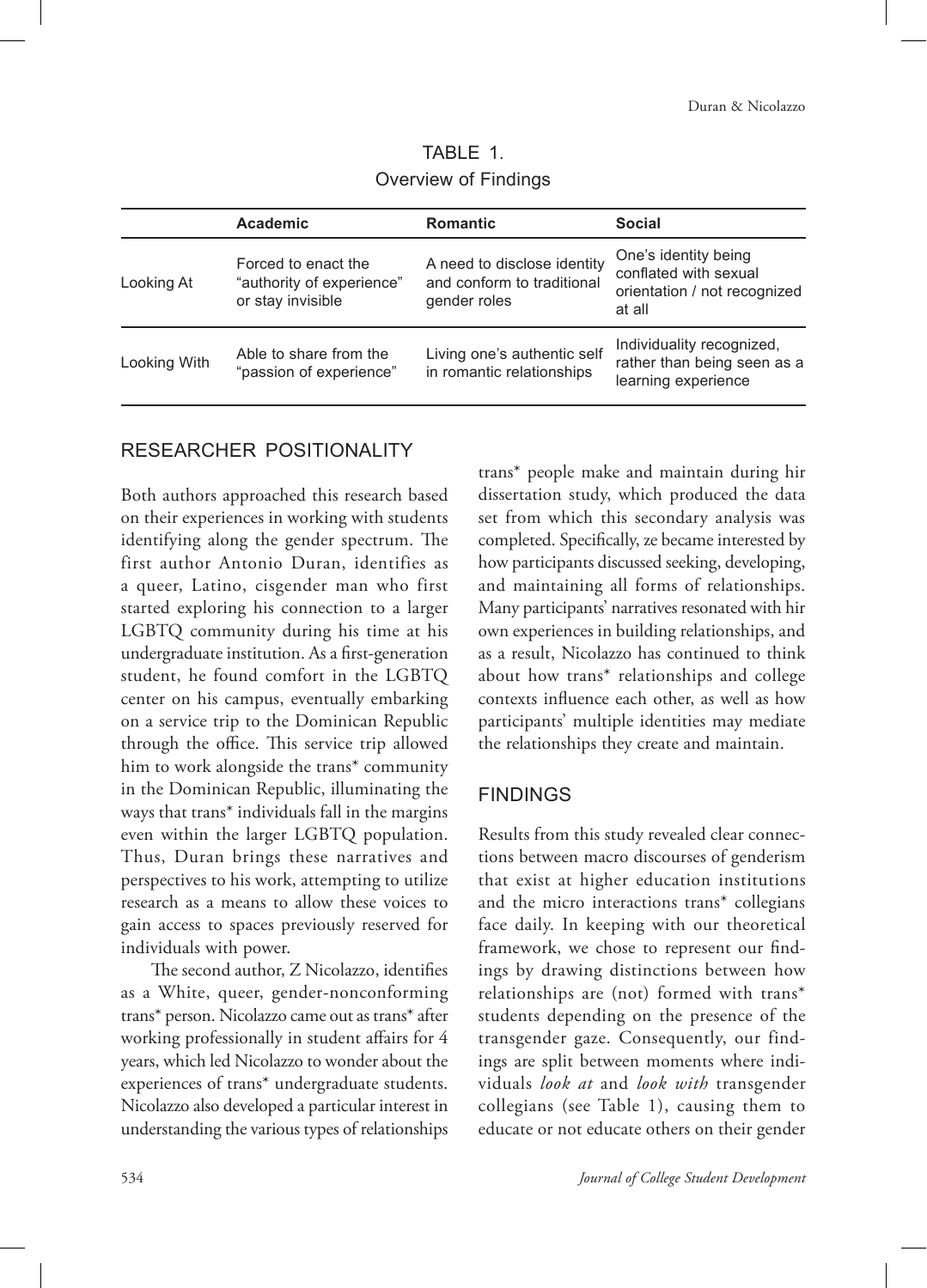identity. In addition, when participants are introduced through the findings, we add the pronouns they used, shown after their pseudonyms in parentheses.

# Academic Relationships in the Classroom

*Looking At*. The first set of findings concerned the way trans\* collegians manage relationships in classroom environments (i.e., student to student and student to faculty). Trans\* students shared needing faculty members to create an atmosphere in which they could express themselves. Yet, these collegians remarked on how faculty members either failed to draw attention to problematic statements asserted by their students or made such statements themselves, forcing participants to advocate for themselves and educate others at their own risk. These instances required students to assert what hooks (1994) described as the "authority of experience," in which they were only able to navigate the classroom by using their identity to gain access to the conversation at hand (p. 90).

Adem (they/them/their), who identified their gender identity as being in a "gray space," drew attention to this dynamic by speaking about an experience they had in a queer studies class.‡ When the topic of conversation switched to differentiating the term *transgender* from *transsexual* or *transvestite*, Adem acknowledged feelings of discomfort in attempting to educate people on this subject matter:

I was like, this is an intro class. Like, oh my God, this is an intro class; what am I doing here? I live this every single day. I just felt so . . . out of place . . . because I knew

too much, not because I didn't belong in a queer studies class—because obviously I do—but I think I belong up there more as the assignment than as a student.

This statement exemplifies the difficulty for trans\* collegians in the classroom whose classmates *look at* them and exploit their experiences, rather than seeking understanding *with* the trans\* individual. In Adem's story, the micro discourse between them and their classmates revealed the macro discourse of genderism present in the classroom. For Adem, the only choice to try to resist this reliance on the binary was to make themselves visible and heard.

Kade (he/him/his), a trans\* man, saw a similar environment in his classroom when a student started to make derogatory remarks about individuals who identified as intersex. Kade went one step further to acknowledge the lack of response from the instructor teaching the class, an experience that he saw as common. As Kade explained, "Instead of calmly correcting the student, like, 'Well no, that's not how it is for them,' he just laughed and continued with the lecture." Both Kade's story and Adem's highlight the inherent tension that trans\* collegians face in classroom environments. When trans\* people are treated more as subjects than actual students, these participants find two possible solutions: stay silent and remain invisible; or assert dominance by using their identity as the only way to have their voice heard. Micah (all pronouns), a Black student who identified her gender as "comfortable," spoke about navigating the classroom environment

Adem currently uses different pronouns (he/him/his) and identifies his gender differently (trans\* man) than he did during his time as a participant in the original study from which these data were drawn. Despite this change in pronoun usage and gender identity, we use the pronouns and gender identity Adem used at the time of the study to reflect how he was making sense of his gender and his experiences as a trans\* person at that moment. We find it important to share his change in pronoun usage and gender identity to further reify the way gender continues to form throughout one's life.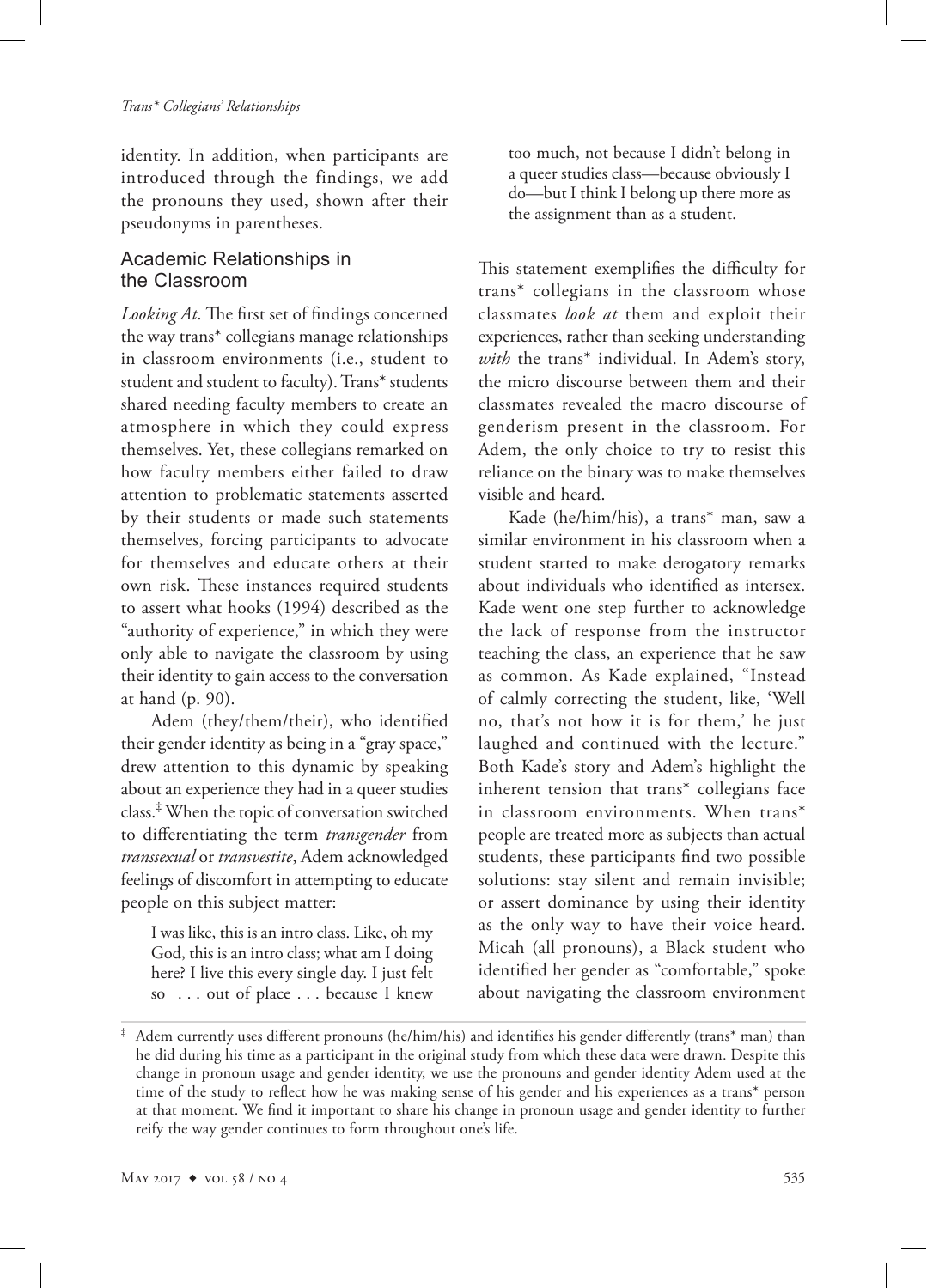by remaining stealth and invisible:

I would say that the classroom dynamic is not an unsafe place, because there's so many students, nobody is focusing on each other. It's kinda like you're doing your own thing. There's one or two people that's like, "Eh, I don't talk to you, you don't [talk] to me—we're okay with that."

In her description of the classroom, Micah called attention to a macro issue in which he does not exist holistically in academic spaces.§ They minimized interactions with faculty members and students in order to avoid conversations about their identities as an individual who is both Black *and* trans\*. This intersection between race and gender pushed Micah to avoid conversations on both her identities within the classroom. Still, alongside the experiences of being *looked at* in classroom environments, participants also talked about instances in which faculty members created an atmosphere that celebrated their identities and where trans\* students were able to decide whether or not to educate others.

*Looking With.* The next finding elucidates the experience that trans\* students have in forming relationships within the classroom when the focus moves from *looking at* them to *looking with* them. Rather than seeing them as the subject of a discussion or assignment (as Adem discussed), faculty members and students who saw trans\* collegians as partners in learning mitigated trans\* oppression. For example, including a clause making explicit respect for all identities on syllabi or asking students for their pronouns and proper name provided participants with a feeling of comfort. In response to the question of what she would like to see change at CU, Megan (she/her/ hers), a trans\* woman, stated,

I would think if [faculty members] were unsure of someone's gender, they could ask for their proper pronouns and what name they want to be [used] . . . and, I mean, that's about it, really. I mean, if you treat [trans\* students] as the gender they want to be treated as, then they'll be just fine with you.

Megan's comment, albeit appealingly simple, represents the power that is shared when this micro interaction of asking someone for their gender pronouns occurs. In these instances, faculty members resist the oppressive macro discourse of genderism in higher education, and trans\* students are more likely to feel willing to share from their experiences on their own accord, a move hooks (1994) defined as shifting from using the "authority of experience" to the "passion of experience" (p. 90).

In addition, trans\* collegians also spoke about specific disciplines and ways to integrate transgender issues into curriculum as a way to *look with*, not *look at*, their experiences. For example, participants like Adem, Jackson (they/them/their), and Kade argued that they often saw Women's, Gender, and Sexuality Studies classrooms, in addition to those in the Education Department, as being more inclusive than most. Moreover, Silvia (she/ her/hers), a Black, queer, agender participant, described the College of Art in a similar way by observing, "I feel like it's okay to be a little weird because there is someone else in the College of Art who is weirder than you." By this statement, Silvia acknowledged how she felt at home in her department, being able to act in accordance with her uniqueness. Connected to this experience of embracing one's individuality, professors in these disciplines were more likely to use individuals' pronouns

<sup>§</sup> We reflect Micah's choice to utilize all pronouns throughout the text by using pronouns interchangeably, oftentimes within the same sentences. We do this both to honor Micah's using all pronouns hirself and as a way to disrupt notions of stable and consistent gender via the text of our article.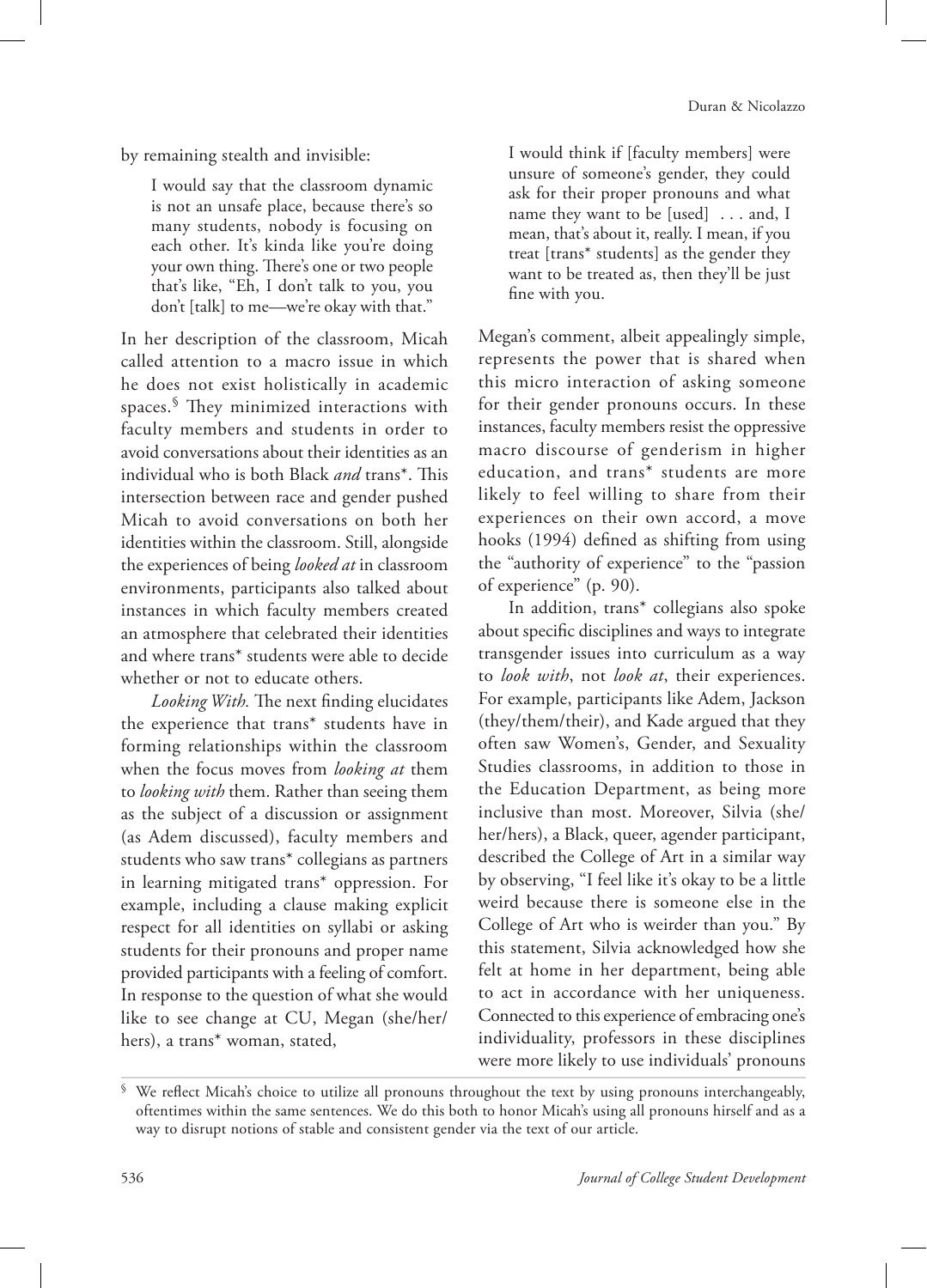and names. Furthermore, Jackson also stated that it was important to include transgender experiences in courses that touched on the experiences of the marginalized. When asked what their recommendations were for faculty members, Jackson said:

I think that it's important to bring it up in curriculum. You know, if you bring up different kinds of social issues [it's important that] you don't ignore the trans\* issues, because I feel like that's something that happens a lot, even within the gay community, you know?

In their statement, Jackson calls attention to how faculty members render trans\* issues and as a result, trans\* people—invisible by overlooking them in the curriculum.

By shedding light on the experiences of transgender individuals, faculty members have the agency to show the value of these narratives. Although these are subtle changes that can be taken in terms of addressing the micro discourses of gender, they also provide an example of how shifts in micro discourses can influence macro discourses and vice versa. In other words, by talking about trans\* issues on an individual level, people's perceptions of trans\* individuals may shift in positive ways. Conversely, if faculty create climates of support regarding trans\* people, then individual interactions between students of all genders reflect that same respect.

## Romantic Relationships

*Looking At.* The second set of findings uncovered how trans\* students created and navigated romantic relationships when the focus was placed on how others view their trans\* bodies. Dating for participants was increasingly complicated due to the gender roles that potential or existing partners placed them in unknowingly or knowingly. Specifically, participants who were in relationships spoke

about the tension that came with partners *looking at* or *with them*. For example, Jackson, who identified as agender, discussed how a previous partner would use feminine adjectives to describe them (e.g., "beautiful"), despite their expressing a desire to feel "handsome." Though others may see this as a benign change in wording, this language use points to larger systemic issues. Jackson, as well as the other participants in this study, often noticed others' discomfort with their expression of their gender identity. Silvia discussed a similar thought when she stated, "We have this script or something and I'm not following—like, I'm doing a different script and they're like, 'You're not giving me my cues,' and so, like, they don't know what to do." In this analogy of a script, Silvia references macro expectations of how gender is to be performed and her inability to conform to these boundaries. These trans\* collegians discussed eventually losing the will to educate their partners and breaking off the relationship altogether, as was the case for Jackson.

Furthermore, participants faced the dilemma of when to disclose their gender identity when dating. Whereas some participants wanted their gender to remain ambiguous or fluid, potential partners expressed a need to know their gender identity. Kade explained this dynamic when he stated the following:

The reaction that I've gotten from any of the [cisgender] gay guys on campus that I've dated is that they've been very angry that I didn't tell them on the first date. Like, they expect me to be, like, "Hi, my name is Kade, and I'm trans\*."

By sharing this experience, Kade expressed how the men he was dating were objectifying his trans\* identity; rather than getting to know Kade as a person, the men he dated reduced him to his trans\* identity, and, as a result, *looked at* rather than *with* him.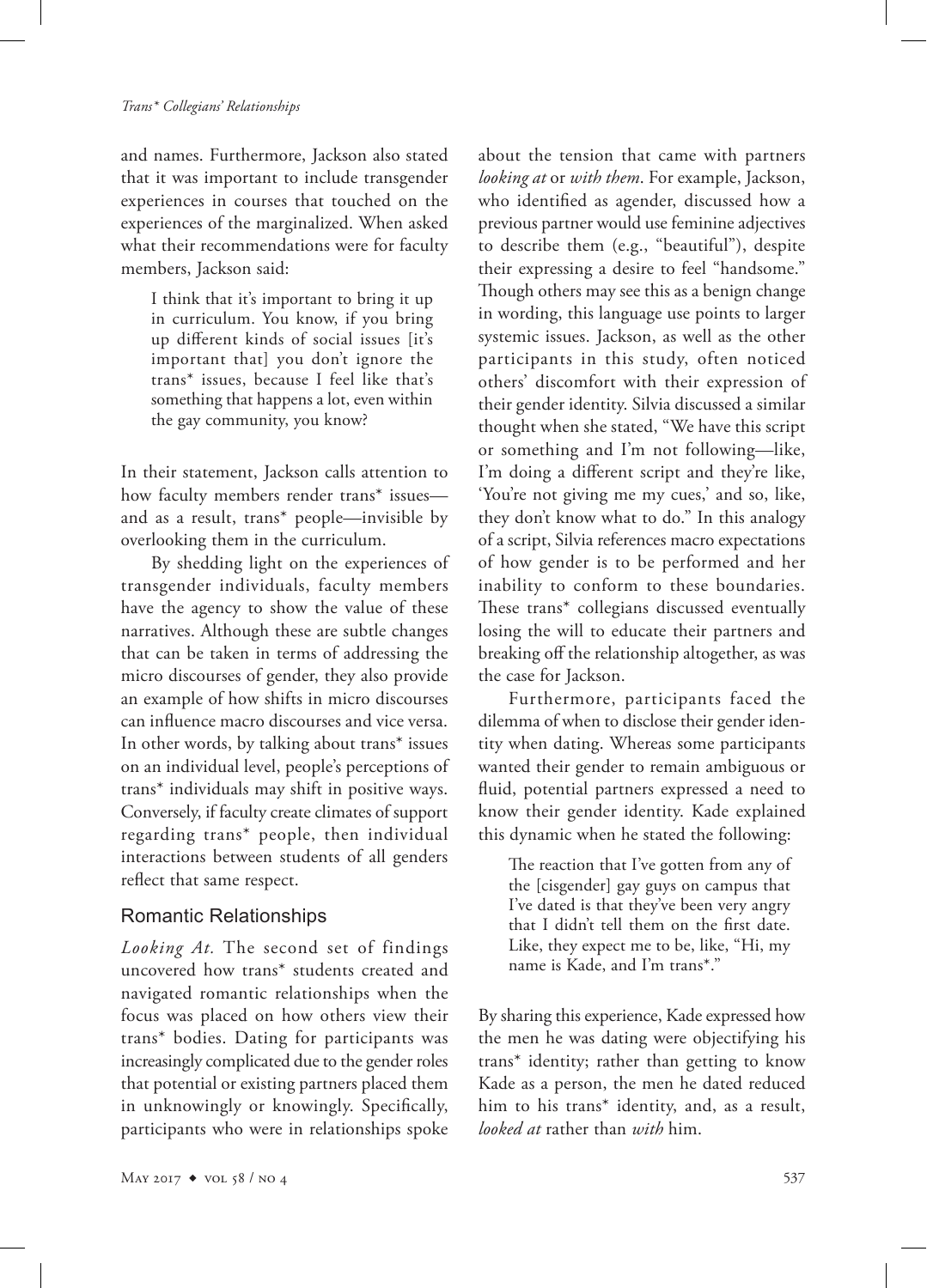Participants choosing not to share their gender identity meant some partners felt irrationally betrayed. Thus, participants had to negotiate being *looked at* when trying to find partners who would instead *look with* them. These moments underscore the nature of power that is taken away from trans\* collegians attempting to form romantic relationships. These trans\* individuals are expected to educate others on their gender identity from the onset without being allowed time to be comfortable with these potential partners.

*Looking With.* Participants also remarked on what they wished would occur when trying to form romantic relationships. In particular, participants spoke about wanting to be with partners who would embrace their gender identity. This finding underscores that participants did not want to have to educate potential partners, but simply wanted to be their authentic self. Jackson articulated this thought:

If I was going to date somebody, I would probably want to date a straight woman. . . . And that's like a big thing that I've noticed. Um, but in, in terms of, I mean . . . [pause] . . . in terms of explaining myself, you know, I just don't [laughs].

By this statement, Jackson highlights the peace that comes with not having to continuously educate their partners on their experiences. In fact, some participants even referenced positive relationships with others in which their partners encouraged them to live more authentically.

Raegan Darling (they/them/their), a White transmasculine participant, discussed their journey toward acceptance with their partner, Ginnie (she/her/hers), serving as a huge support. When describing their relationship with Ginnie, Raegan shared, "When I started dating Ginnie, she was the only person I ever dated that was like, 'How 'bout you put on a pair of basketball shorts?

That's okay—you can wear men's clothing.'" Ginnie not only accepted Raegan's nonbinary gender expression, but went so far as to encourage Raegan to embrace their masculinity more. In these interactions, Ginnie *looked with* Raegan by motivating them to express their gender in a genuine fashion. These trans\* collegians do not have to worry about being the educator in such a relationship, but can focus on representing themselves holistically.

#### Social Relationships

*Looking At*. The third set of findings relates to how participants created social relationships on campus. Participants who met people whom they found unwilling to understand nontraditional notions of gender typically did not pursue a friendship, or they relied on more commonly known identities, such as sexuality. This reliance on sexuality-based stereotypes to make sense of one's gender is an enactment of *compulsory heterogenderism*, or how participants' trans\* identities become invisible due to how others conflate sexuality and gender identity (Nicolazzo, 2015; Nicolazzo, In press). In referencing how they would identify to others, Jackson described how people often confused their sexuality and gender. Jackson noted this by stating, "For a while it was easier for me to just identify as a lesbian, because people understood it, you know? But I always knew it was something else." Here, Jackson's friends tolerated their perceived sexuality, but not their gender transgressions. In other words, Jackson's trans\* identity was erased, and instead was understood as a sexuality. These micro interactions served only to reinforce the marginality felt by participants as they attempted to create and maintain social relationships.

Participants spoke about how queer communities both contributed to and detracted from their comfort on campus. The tensions experienced by participants often stemmed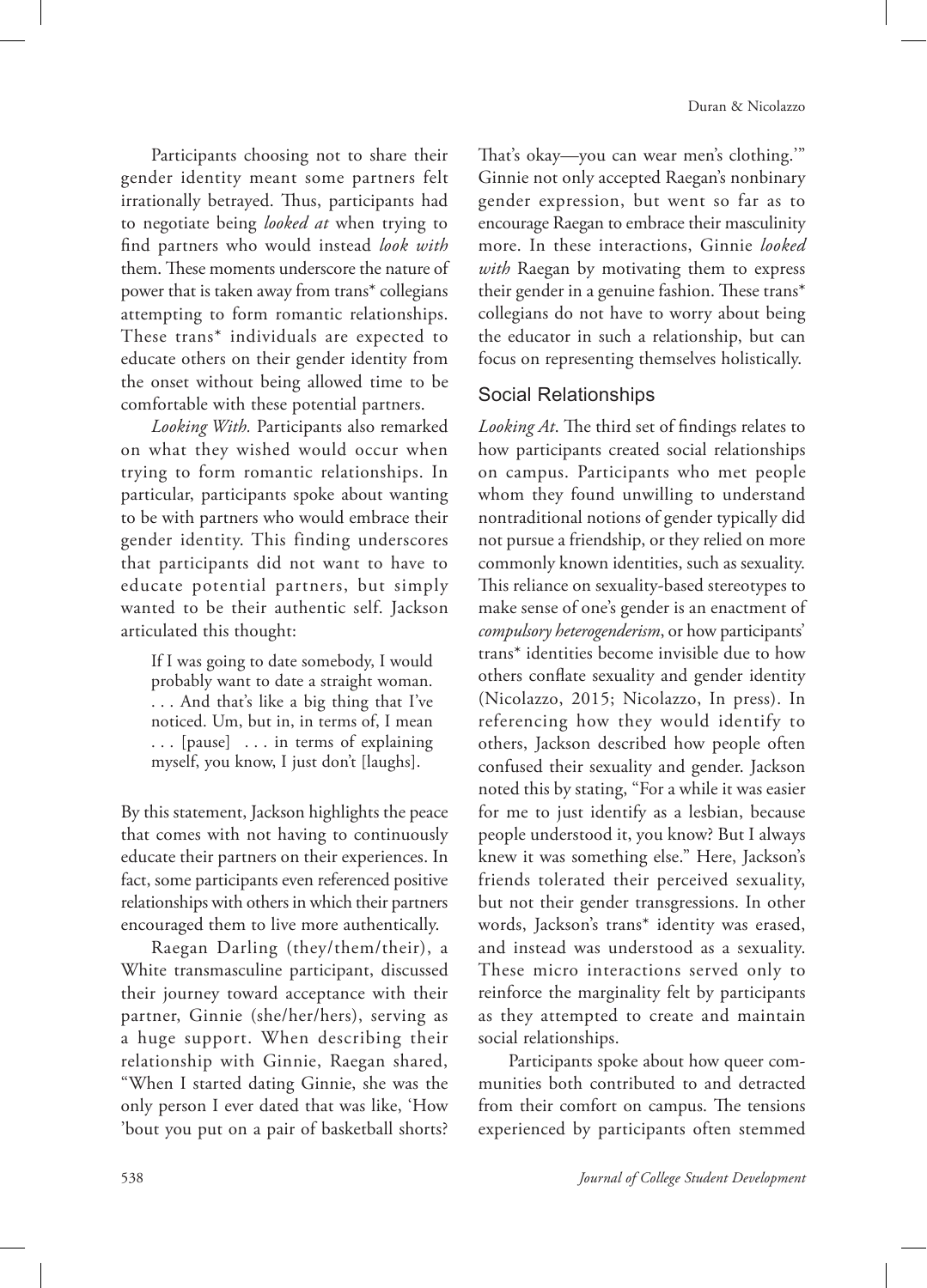from microaggressions such as being misgendered, which they encountered within larger LGBTQ communities. For example, BC (she/ her/hers), a trans\* woman, noted this tension: "It would be nicer if I could go to an all-queer campus," suggesting that all-queer spaces were more affirming for trans\* people. However, in the same interview, BC admitted she also experienced microaggressions by cisgender queer students: "There are safe spaces more in the queer spheres. But even at CU Pride and with certain LGBT people on campus they'll say stupid shit about trans\* stuff." Thus, participants experienced a feeling of being in between in queer spaces. That is, they felt acceptance (a manifestation of others *looking with* them), but also expressed moments in which they were *looked at* and marginalized due to enactment of micro and macro discourses that reified trans\* oppression. As a result of their experiences of being looked at, BC and other participants often described feeling invisible within the larger LGBTQ community.

*Looking With.* As previously discussed, this study underscored the exhaustion and frustration participants felt in having to constantly educate those around them without doing previous research beforehand. However, when people displayed effort to learn more about transgender issues, it was easier for these trans\* collegians to form social relationships. Micah, who described their gender as "comfortable," emphasizes this point:

If you're just like, "Oh, well how does that work?" Or, "How is this?" And I'm like, "Well, that's very basic." It's like if you go to a science class, they aren't gonna lecture basics anymore. You should know those things, so you should go and do it yourself.

Here, Micah expressed that she wasn't interested in covering basic information with people; however, Micah explained further:

I'm not interested in starting your founda-

tion. You should want to do that yourself, so when you come to me, when you have the foundation, I'll be more willing to open up and give you more of a broader view of certain things.

Micah was expressing that to have to constantly provide basic education was exhausting and not something in which he was willing to participate; however, if that work was done by people on their own, Micah would have more energy to share experiences and perspectives on being trans\*. If this were to be the case, Micah and other participants' life stories (micro discourses) ceased to be representative of the entire trans\* narrative (macro discourse), and as a result, they were able to live more authentically.

# **DISCUSSION**

By utilizing Halberstam's (2005) notion of the transgender gaze, together with our use of CDA (Van Dijk, 2003) to understand the micro and macro discourses that impact trans\* collegians, three areas of discussion emerge in order to advance research on trans\* experiences. First, this study draws attention to trans\* experiences within classroom spaces, which oftentimes represented extremes. Participants simultaneously defined the classroom as a physical location that is bearable only if they remained invisible and as a place where they feel forced to share their experiences in order to gain access to conversations. This study also elaborates on Pryor's (2015) study of trans\* collegians by including voices of trans\* students of color. For example, Micah and Silvia, as Black trans\* students, discussed their experiences interacting with faculty members and fellow students in the classroom. These experiences, alongside those of the other participants, depict the importance of inviting students into academia holistically, especially for those who hold multiple marginalized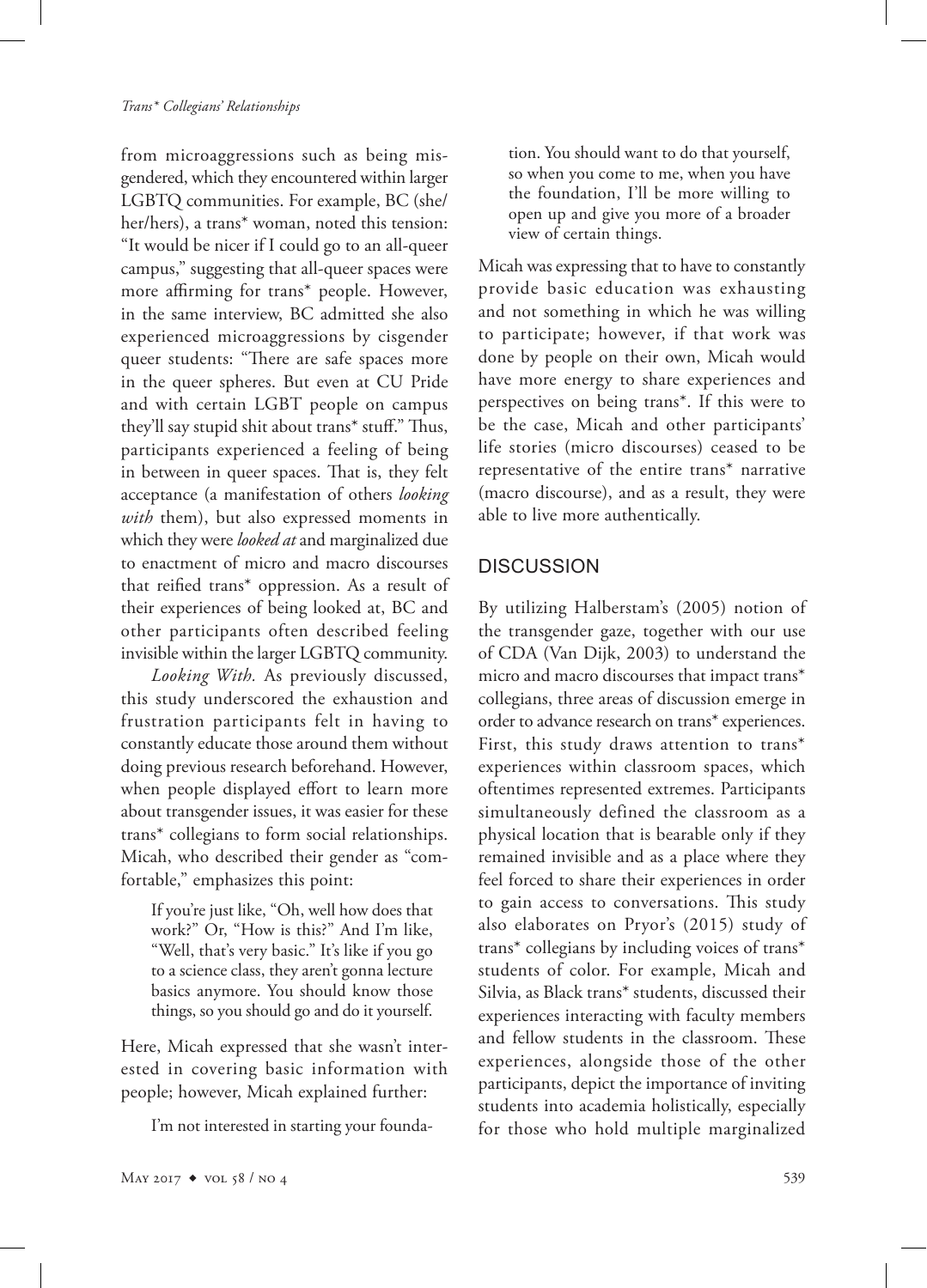identities. Students like Micah and Silvia did not cease to be Black or trans\* when they entered their classrooms, and for this reason the participants argued for an increased focus on celebrating individuals' identities in curriculums and through pedagogical strategies.

Next, the findings revealed that trans\* collegians continue to struggle with trans\* normativity in relationships; in other words, trans\* individuals feel pressures from society on how to perform gender, extending Diamond's (2011) argument that nonbinary trans\* people are often portrayed as "deviants unsuitable to love" (p. 7). In the participants' eyes, gender fluidity is not yet acceptable by the macro discourses that exist on campuses. Participants often described feelings of needing to fit within gendered scripts set by partners, pressures that would ultimately compromise their individuality. Micah underscored this fact:

I am not gonna change who I am for anybody. I can't be that hypermasculine person that [other people] want to be, or I can't be that hyperfeminine person that [other people] want to be, because then I wouldn't be myself, you know?

Micah, as well as other participants, revealed their journey in attempting to find someone who would love them for who they were and how they chose to express their gender; thus, this study highlights a societal need to resist notions of trans\*-normativity, specifically as it relates to the views people have on romantic relationships with trans\* individuals.

Finally, the participants in this study revealed the emotional exhaustion that comes with educating others on their gender identity. Their voices reflected Henderson's (2014) and Kumashiro's (2000) discussions of the taxing nature marginalized people must often face on a daily basis. Silvia highlighted this pressure succinctly:

This is the world that I live in, and I

have to educate [cisgender people], and like, I'm upset, and it's unfair, and this is unjust, and I wanna, like, burn a building. I just get upset, and probably overly emotional, so I feel like I really can't educate others by being in that head space.

In this moment of intense vulnerability, Silvia brings light to feelings experienced constantly by marginalized communities. The trans\* participants in this study expressed a simultaneous need to educate others, while also desiring to engage in emotional selfpreservation. For this reason, the findings elucidate the need to allow trans\* individuals to make the decision of whether they want to educate others on their gender identity or not. By doing so, trans\* individuals can better assert their agency and voice in a manner that is authentic to their experiences.

# RECOMMENDATIONS FOR RESEARCH AND PRACTICE

This study yielded multiple implications for practice and future research related to trans\* college students. First, the findings show the need to begin relationships with a general willingness to respect a trans\* student's individuality. Steps such as educators asking for proper gender pronouns and names at the beginning of a class or other interaction are ways to accomplish this goal within microclimates. This recommendation reflects Megan's earlier statement when she shared, "If [educators] treat [trans\* students] as the gender they want to be treated as, then they'll be just fine with you." Although this implication is seemingly simple—encouraging educators to respect and affirm trans\* students' agency seems axiomatic—Megan's words suggest that this is largely not being done. Megan's comment also provides a sense of critical hope (Duncan-Andrade, 2009), in that if micro discourses shifted to be more positive for trans\* students,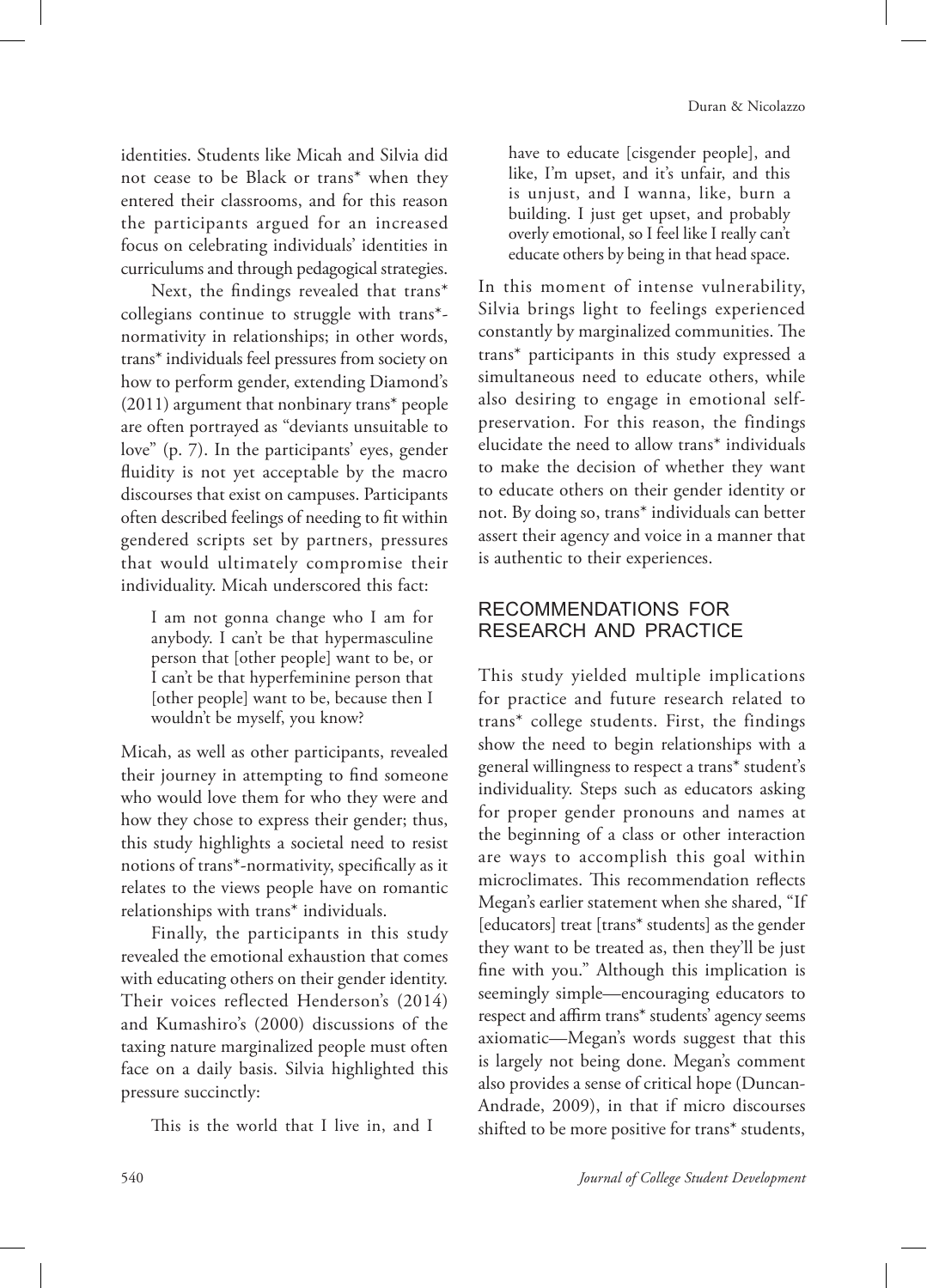then they may feel more welcome and, thus, more likely to continue their education.

Second, the findings also stress the importance of cisgender students, faculty, and staff doing their own learning regarding trans\* issues, concerns, and lived realities. Cisgender educators should utilize the growing number of resources on their campuses (e.g., the rising number of trainings on serving as an ally for trans\* students), in addition to using current literature and research to assist their work in their classrooms and departments. Adem, Jackson, and Kade's experiences in their academic programs also add to the current literature that exists arguing that certain disciplines appear to be more inclusive of trans\* experiences (e.g., Linley & Nguyen, 2015). More research must therefore be done to explore how academic disciplines produce healthy environments for trans\* collegians. Related to this, it would also behoove educators to take the time to learn about gender as an identity that is not limited to antiquated binary understandings.

Third, the stories of these collegians show the lack of spaces within the larger LGBTQ communities on campus that cater to trans\* students, an experience that Spade (2004) described as being indicative of the "LGBfakeT movement" (p. 53). BC, Micah, Silvia, and Derek all described this sentiment when reflecting on their experiences in CU's LGBTQ Center, perceiving this space as unfriendly to trans\* people. Whereas one may want to assume people with diverse sexualities and genders have common points of connection, several scholars have pointed to the tensions inherent in this belief (Marine & Nicolazzo, 2014; Nicolazzo, 2015; Nicolazzo & Marine, 2015; Tillapaugh & Nicolazzo, 2015). Consequently, student affairs staff should pay special attention to their organizations and spaces on campus designated for students who identify as part of the LGBTQ community,

ensuring that trans\* experiences are brought to light. Educators would also do well to pay particular attention to how various intersecting identities mediate trans\* students' experiences in various spaces on campus. Micah and Silvia, trans\* students of color, often described CU's LGBTQ Center as being rooted in Whiteness, feeling othered by their gender identity *and*  race. Student affairs practitioners must also ensure that they do not flatten the lives of trans\* students to only their gender, as several participants expressed happening.

## **CONCLUSION**

This study adds to scholarship by focusing on how trans\* collegians formulate relationships across different areas of campus. In his model of trans\* identity development, Bilodeau (2005) discussed the importance of emotional and intimate relationships for trans\* collegians, but this was not the focus of his research. In addition, Tompkins (2014b) elucidated various tensions present for trans\* people attempting to date and establish romantic relationships, but this research was not college-specific. As such, there has yet to be a study that expressly focuses on how trans\* college students create, develop, and maintain relationships in various curricular and cocurricular spaces on campus. Finally, we also looked at trans\* students' academic relationships and experiences within the physical classroom, an area of literature that has been drastically understudied.

College educators can utilize these findings to better understand the experiences of transgender collegians attempting to form close relationships during their time in higher education. The results from this study simultaneously elucidate the systems of oppression that exist on college campuses that make it difficult for trans\* students to share their holistic self, as well as the processes by which trans\* collegians subvert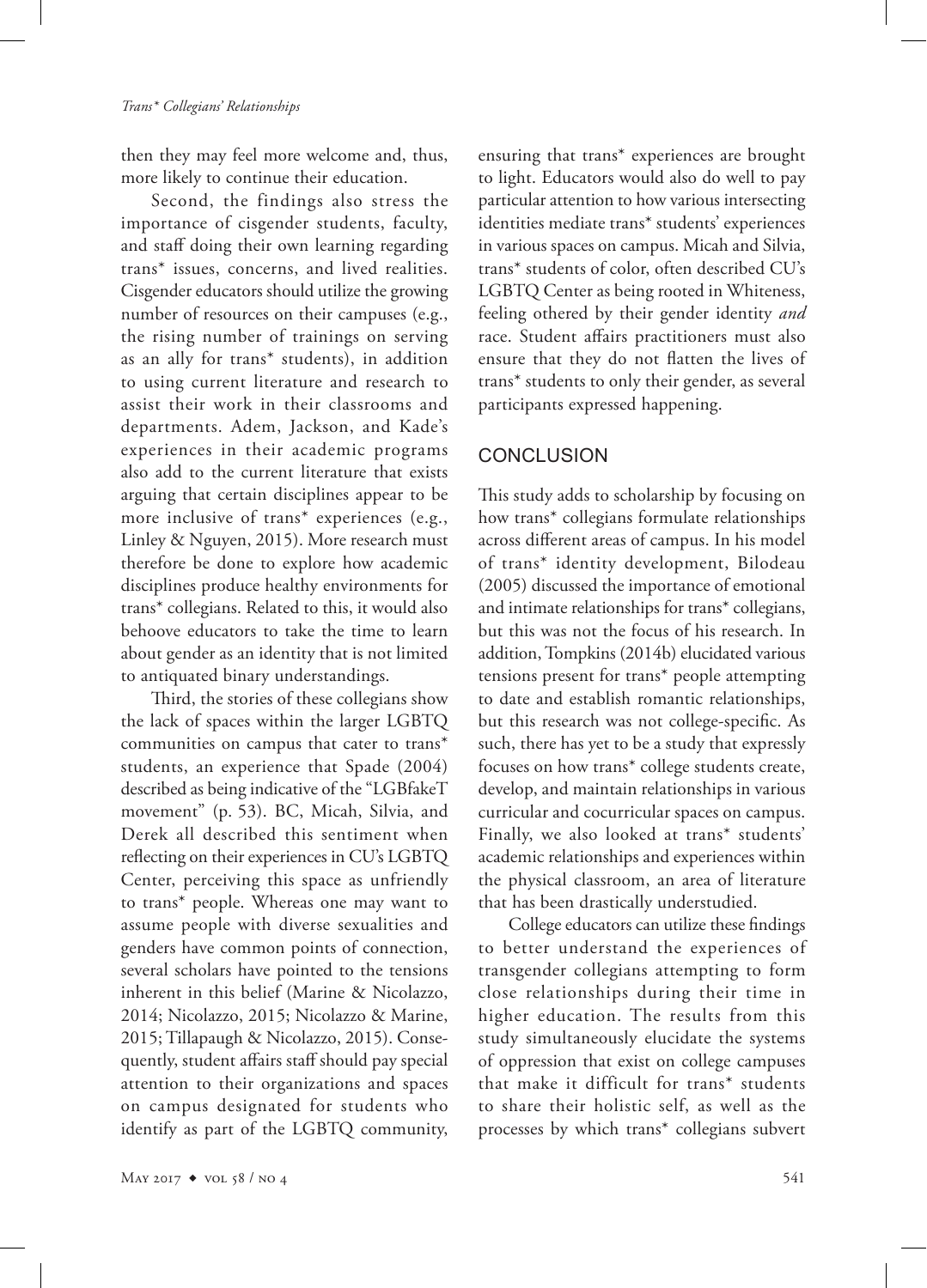these oppressive micro and macro discourses. Rather than having these students inform and educate others on their gender identity based on necessity, higher education staff and faculty should utilize these findings to create spaces where trans\* collegians make the decision to do so on their own. Furthermore, this study asks individuals to critically examine how they view relationships with trans\* students. Specifically, the study asks readers if they are *looking with* or *looking at* trans\* collegians. In underscoring this reality, we reflect on Micah's reasoning for using all pronouns:

As long as you acknowledge me as a person, I don't care if you use they, them, and theirs; he, him, his; she, her, hers; ze, zir—I don't care. You're acknowledging me as a person, and that's all that matters to me.

Whether it is correctly using proper gender pronouns or respecting trans\* individuals' desire not to educate others on their identity, student affairs educators need to move toward affirmation-based ways of knowing and working with trans\* collegians. Rather than *looking at* trans\* individuals as a tool for education, we must *look with* them in order to acknowledge them as human and as people capable of loving and being loved.

*Correspondence concerning this article should be addressed to Antonio Duran, The Ohio State University, 310 Ramseyer Hall, 29 W. Woodruff Ave., Columbus, OH 43210; duran.64@osu.edu*

#### REFERENCES

- Astin, A. W. (1993). *What matters in college: Four critical years revisited*. San Francisco, CA: Jossey-Bass.
- Barthes, R. (1972). *Mythologies*. New York, NY: Farrar, Straus and Giroux.
- Beemyn, B. (2003). Serving the needs of transgender college students. *Journal of Gay* & *Lesbian Issues in Education*, *1*, 33-50.
- Beemyn, B., Curtis, B., Davis, M., & Tubbs, N. J. (2005). Transgender issues on campus. In R. L. Sanlo (Ed.), *New directions for student services, no. 111: Gender identity and sexual orientation: Research*, *policy*, *and personal perspectives*  (pp. 49-60)*.* San Francisco, CA: Jossey-Bass.
- Beemyn, G., & Rankin, S. (2011). *The lives of transgender people.*  New York, NY: Columbia University Press.
- Bilodeau, B. (2005). Beyond the gender binary: A case study of two transgender students at a Midwestern research university. *Journal of Gay* & *Lesbian Issues in Education*, *3*, 29-44. doi:10.1300/J367v03n01\_05
- Boyer, E. (1990). *Campus life: In search of community.* A special report of the Carnegie Foundation for the Advancement of Teaching. Princeton, NJ: Princeton University Press.
- Brazzell, J. C. (2001, January/February). A sense of belonging. *About Campus*, pp. 31-32.
- Carter, K. A. (2000). Transgenderism and college students: Issues of gender identity and its role on our campuses. In V. A. Wall & N. J. Evans (Eds.), *Toward acceptance: Sexual orientation issues on campus* (pp. 261-282). Lanham, MD: University Press of America.
- Catalano, D. C. (2015). Beyond virtual equality: Liberatory consciousness as a path to achieve trans\* inclusion in higher education. *Equity* & *Excellence in Education*, *48*, 418-435.
- Corson, D. (2000). Emancipatory leadership. *International Journal of Leadership in Education*, *3*, 93-120. doi:10.1080 /136031200292768
- Diamond, M. (2011). *Trans/love: Radical sex*, *love* & *relationships beyond the gender binary*. San Francisco, CA: Manic D Press.
- Dugan, J. P., Kusel, M. L., & Simounet, D. M. (2012). Transgender college students: An exploratory study of perceptions, engagement, and educational outcomes. *Journal of College Student Development*, *53*, 719-736.
- Duncan-Andrade, J. M. R. (2009). Note to educators: Hope required when growing roses in concrete. *Harvard Educational Review*, *79*, 181-194.
- Enke, A. (Ed.). (2012). *Transfeminist perspectives: In and beyond transgender and gender studies*. Philadelphia, PA: Temple University Press.
- Evans, N. J., & Broido, E. M. (1999). Coming out in college residence halls: Negotiation, meaning-making, challenges, supports. *Journal of College Student Development*, *40*, 658-668.
- Feinberg, L. (1996). *Transgender warriors: Making history from Joan of Arc to Dennis Rodman*. Boston, MA: Beacon.
- Garvey, J. C., & Rankin, S. R. (2015). Making the grade? Classroom climate for LGBTQ students across gender conformity. *Journal of Student Affairs Research and Practice*, *52*, 190-203.
- Halberstam, J. (2005). *In a queer time and place: Transgender bodies, subcultural lives*. New York, NY: New York University Press.
- Heaton, J. (2008). Secondary analysis of qualitative data: An overview. *Historical Social Research, 33*, 33-45.
- Hebdige, D. (1979). *Subculture: The meaning of style*. New York, NY: Routledge.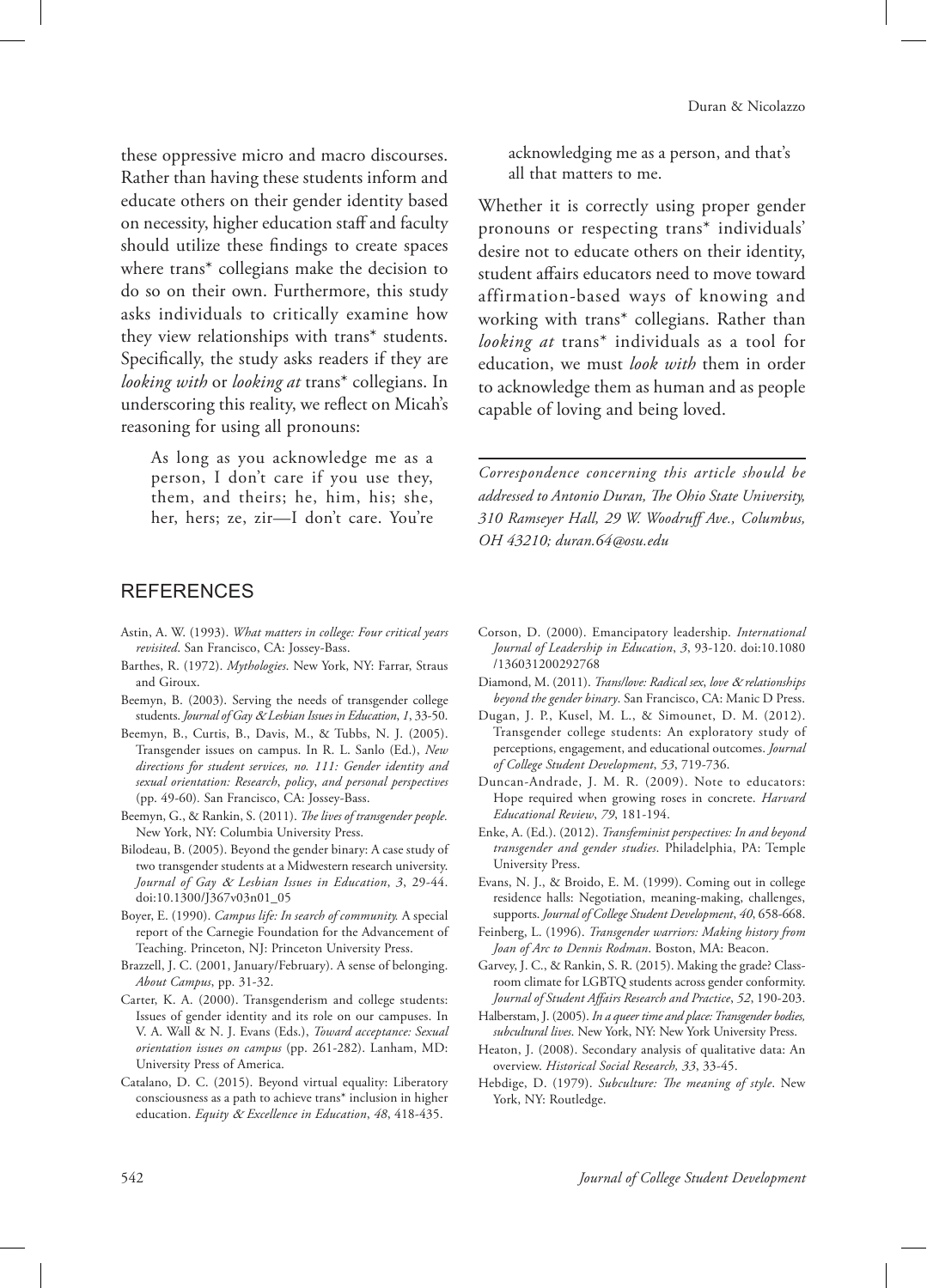- Henderson, E. F. (2014). Bringing up gender: Academic abjection? *Pedagogy*, *Culture and Society*, *22*, 21-38.
- Heyl, B. S. (2001). Ethnographic interviewing. In P. Atkinson, A. Coffey, S. Delamont, J. Lofland, & L. Lofland (Eds.), *Handbook of ethnography* (pp. 369-383). Thousand Oaks, CA: SAGE.
- hooks, b. (1994). *Teaching to transgress: Education as the practice of freedom.* New York, NY: Routledge.
- Howard, K., & Stevens, A. (Eds.). (2000). *Out and about on campus: Personal accounts by lesbian*, *gay*, *bisexual*, *and transgendered college students*. Los Angeles, CA: Alyson.
- Huckin, T. N. (1997). Critical discourse analysis. In T. Miller (Ed*.*), *Functional approaches to written text* (pp. 78-92). Washington, DC: United States Information Agency. Retrieved from http://files.eric.ed.gov/fulltext/ED417422.pdf
- Iantaffi, A., & Bockting, W. O. (2011). Views from both sides of the bridge? Gender, sexual legitimacy, and transgender people's experiences of relationships. *Culture*, *Health* & *Sexuality*, *13*, 355-370. doi:10.1080/13691058.2010.537770
- Jourian, T. J., Simmons, S. L., & Devaney, K. (2015). "We are not expected": Trans\* educators (re)claiming space in higher education and student affairs. *TSQ: Transgender Studies Quarterly*, *2*, 431-446. doi:10.1215/23289252-2926410
- Kincheloe, J. L., McLaren, P., & Steinberg, S. (2011). Critical pedagogy and qualitative research: Moving to the bricolage. In N. K. Denzin & Y. S. Lincoln (Eds.), *The SAGE handbook of qualitative research* (4th ed., pp. 163-178). Thousand Oaks, CA: SAGE.
- Kumashiro, K. K. (2000). Toward a theory of anti-oppressive education. *Review of Educational Research*, *70*, 25-53.
- Lees, L. (1998). Transgender students on our campuses. In R. Sanlo (Ed.), *Working with lesbian*, *gay*, *bisexual*, *and transgender college students: A handbook for faculty and administrators* (pp. 37-43). Westport, CT: Greenwood.
- Lincoln, Y. S., Lynham, S. A., & Guba, E. G. (2011). Paradigmatic controversies, contradictions, and emerging confluences revisited. In N. K. Denzin & Y. S. Lincoln (Eds.), *The SAGE handbook of qualitative research* (4th ed., pp. 97-128). Thousand Oaks, CA: SAGE.
- Linley, J. L., & Nguyen, D. J. (2015). LGBTQ experiences in curricular contexts. In D.-L. Stewart, K. A. Renn, & G. B. Brazelton (Eds.), *New Directions for Student Services*: *No. 152. Gender and sexual diversity in US higher education: Contexts and opportunities for LGBTQ college students* (pp. 41-53). San Francisco, CA: Jossey-Bass.
- Linley, J. L., Nguyen, D., Brazelton, G. B., Becker, B., Renn, K., & Woodford, M. (2016). Faculty as sources of support for LGBTQ college students. *College Teaching*, *64*, 55-63.
- Marine, S. B., & Nicolazzo, Z (2014). Names that matter: Exploring the tensions of campus LGBTQ centers and trans\* inclusion. *Journal of Diversity in Higher Education*, *7,* 265-281.
- McKinney, J. (2005). On the margins: A study of the experiences of transgender college students. *Journal of Gay* & *Lesbian Issues in Education*, *3*, 63-76.
- McMillan, D. W., & Chavis, D. M. (1986). Sense of community: A definition and theory. *Journal of Community Psychology*, *14*, 6-23.
- Nagoshi, J. L., & Brzuzy, S. (2010). Transgender theory: Embodying research and practice. *AFFILIA: Journal of Women and Social Work*, *25*, 431-443.
- Nicolazzo, Z. (2015). *"Just go in looking good": The resilience, resistance, and kinship-building of trans\* college students* (Doctoral dissertation). Retrieved from http://www.ohiolink.edu/etd
- Nicolazzo, Z. (2016a). "It's a hard line to walk": Black nonbinary trans\* collegians' perspectives on passing, realness, and trans\*-normativity. *International Journal of Qualitative Studies in Education, 29*, 1173-1188.
- Nicolazzo, Z. (2016b). "Just go in looking good": The resilience, resistance, and kinship-building of trans\* college students. *Journal of College Student Development*, *57*, 538-556.
- Nicolazzo, Z. (2017). *Trans\* in college: Transgender students' strategies for navigating campus life and the institutional politics of inclusion.* Sterling, VA: Stylus.
- Nicolazzo, Z. (In press). Compulsory heterogenderism: A collective case study. *NASPA Journal About Women in Higher Education.*
- Nicolazzo, Z, & Marine, S. B. (2015). "It will change if people keep talking": Trans\* students in college and university housing. *Journal of College and University Student Housing*, *41*, 160-177.
- Pascarella, E. T., & Terenzini, P. T. (1991). *How college affects students*. San Francisco, CA: Jossey-Bass.
- Patton, L. D. (2014). Preserving respectability or blatant disrespect? A critical discourse analysis of the Morehouse Appropriate Attire Policy and implications for intersectional approaches to examining campus policies. *International Journal of Qualitative Studies in Education*, *27*, 724-726.
- Pryor, J. T. (2015). Out in the classroom: Transgender student experiences at a large public university. *Journal of College Student Development*, *56*, 440-456.
- Rankin, S., & Garvey, J. C. (2015). Identifying, quantifying, and operationalizing queer spectrum and trans-spectrum students: Assessment and research in student affairs. In D. Stewart, K. A. Renn, & G. B. Brazelton (Eds.), *New Directions for Student Services*: *No. 152: Lesbian*, *gay*, *bisexual*, *trans\**, *and queer students in higher education: An appreciative inquiry* (pp. 73-84). San Francisco, CA: Jossey-Bass.
- Rankin, S., Weber, G., Blumenfeld, W., & Frazer, S. (2010). *2010 state of higher education for lesbian*, *gay*, *bisexual* & *transgender people*. Charlotte, NC: Campus Pride.
- Rankin, S., Weber, G., & Garvey, J. C. (2014). From invisibility to visibility: Queer spectrum and trans-spectrum college students. In P. Sasso & D. Joseph (Eds.), *Today's college students: A reader* (pp. 165-182). New York, NY: Peter Lang.
- Renn, K. A. (2010). LGBT and queer research in higher education: State and status of the field. *Educational Researcher*, *39*, 132-141. doi:10.3102/0013189X10362579
- Roen, K. (2001). "Either/or" and "both/neither": Discourse tensions in transgender politics. *Signs: Journal of Women in Culture and Society*, *27*, 501-522.
- Schilt, K., & Westbrook, L. (2009). Doing gender, doing heternormativity: Gender "normals," transgender people, and the social maintenance of heterosexuality. *Gender* & *Society*, *23*, 440-464. doi:10.1177/0891243209340034
- Serano, J. (2007). *Whipping girl: A transsexual woman on sexism and the scapegoating of femininity.* Berkeley, CA: Seal Press.
- Shaffer, C., & Anundsen, K. (1993). *Creating community anywhere*. New York, NY: Perigee.